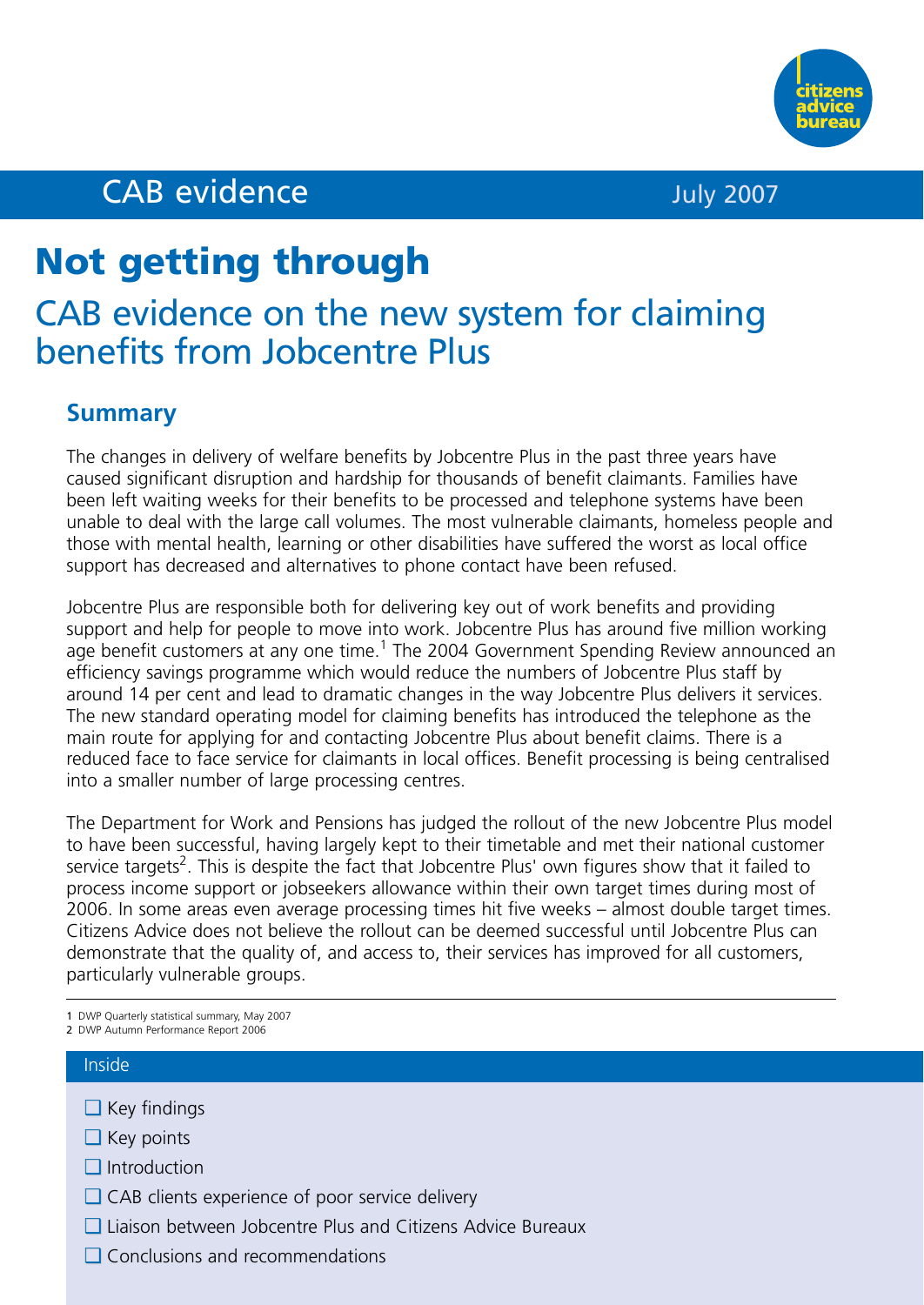CAB clients are most likely to be within the C2DE social economic classes and have a long term health illness or disability.<sup>3</sup> We help with three and a half times more income support and incapacity benefit enquiries as jobseeker's allowance enquiries. Bureaux experience of the new model has involved seeing thousands of families having to face weeks without any money. People have been unable to contact benefit processing departments to find out when payments will arrive; sent away from Jobcentre Plus offices without help; made to wait in call boxes for hours trying to claim a crisis loan on a line unable to meet demand; and deaf people have been directed to use a telephone. Last year CAB enquiries about Jobcentre Plus benefits went up by 10 per cent. Claimants seeking help with claiming crisis loans doubled.

In two bureau surveys in autumn 2006 and spring 2007 Citizens Advice found that the majority of bureaux believed Jobcentre Plus services were significantly worse than before reorganisation. The months between the surveys saw only marginal improvements in benefit processing times and a reduced likelihood of claimants being refused the option to make a benefit claim without having to personally use the phone. Access to crisis loans got worse.

Although there are clearly still serious problems, it is important to acknowledge that Jobcentre Plus are already taking measures to address the issues, and we understand that they are finalising a further action plan that reflects the evidence in this report. They have also indicated that they will be happy to work with the Citizens Advice service to monitor progress.

# **Key findings:**

■ In autumn 2006, 82 per cent of bureaux surveyed said that Jobcentre Plus services were worse than before reorganisation. In spring 2007, 80 per cent of bureaux said

services were no better or worse still. Nineteen per cent reported improvements since September but only a third of these (11 bureaux) believed that the service was better than before reorganisation.

- In our spring survey, 93 per cent of bureaux reported experiencing serious delays in contacting some parts of Jobcentre Plus.
- Access to crisis loans was the problem reported by the most bureaux. In both surveys around 95 per cent reported their clients experienced problems claiming crisis loans. The main problem was getting through on the phone – a problem reported by 78 per cent of bureaux in the first survey and 88 per cent in the second. In the latest survey, making a claim in person was reported as impossible by almost two thirds of bureaux.
- Most bureaux reported serious delays for their clients in receiving benefit payments. The situation improved between the two surveys with 81 per cent of bureaux reporting serious delays in the first survey, dropping to 67 per cent in the recent survey.
- Although 57 per cent of bureaux reported that Jobcentre Plus advised claimants facing benefit delays to visit a CAB for help, only 26 per cent of bureaux said that they had effective numbers for contacting benefit processing departments.
- More than half of bureaux in both surveys had recent experience of clients being refused alternatives to the telephone. Although the second survey found that fewer clients were being refused alternatives to the phone (a drop from 68 per cent to 55 per cent), it also found that alternatives were still very difficult to access.
- Only half of bureaux in each survey reported that they met regularly with Jobcentre Plus officials.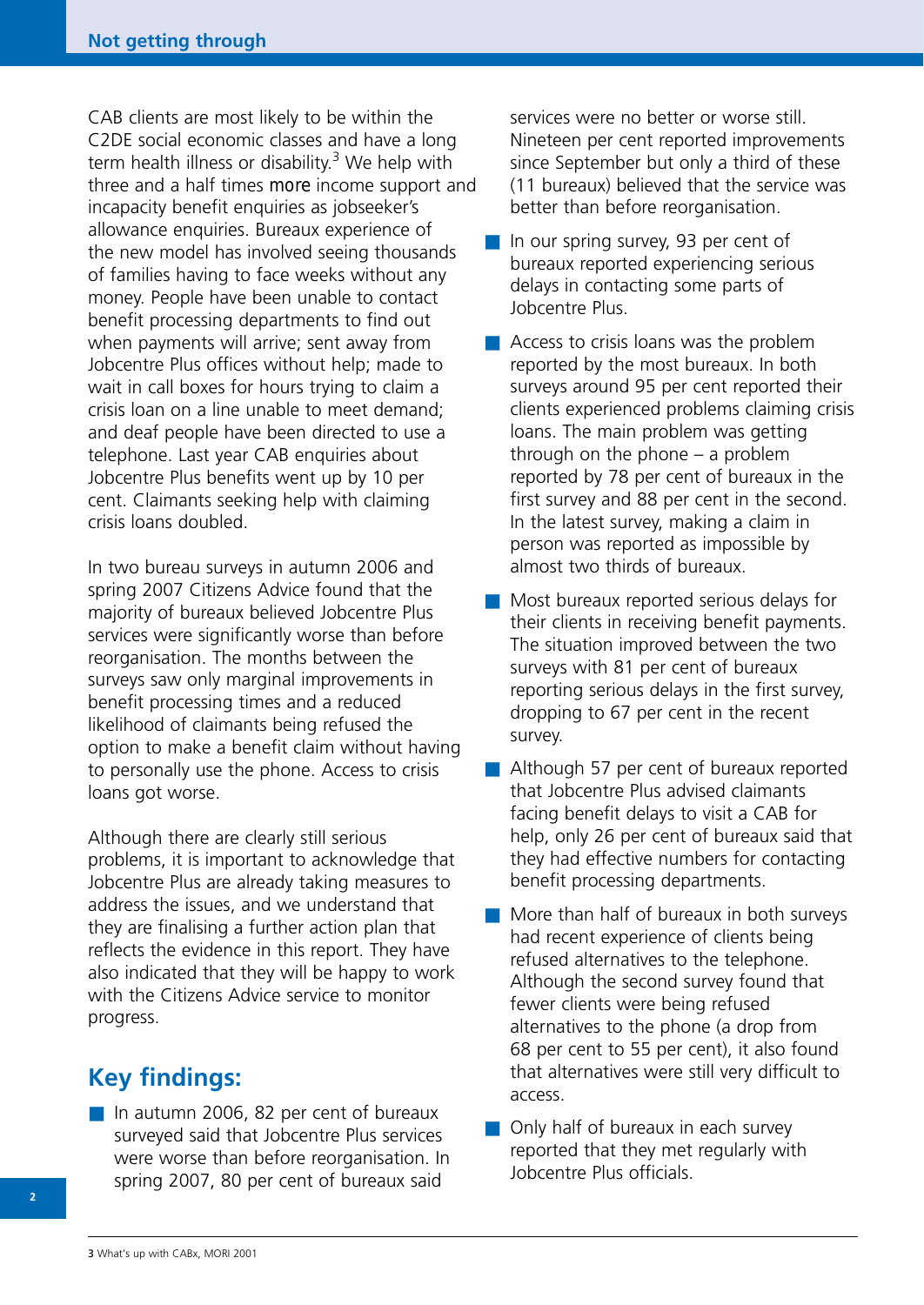# **Key points:**

■ Jobcentre Plus has failed to roll out its transformation and efficiency savings programmes without causing severe disruption to its customers. The most vulnerable and therefore people most dependent on Jobcentre Plus services have been hit the hardest by these changes. This includes, homeless people, people with mental health problems and other disabilities, people with language and literacy needs.

■ In introducing a telephone based system that may suit the majority of people, Jobcentre Plus failed to ensure ready access to benefit services for claimants unable to use the phone or without suitable access to a landline. Jobcentre Plus, who by the nature of its business have a disproportionate number of vulnerable customers, must do more to ensure that alternatives to the phone are readily available. It has already committed to this in its Disability Action Plan<sup>4</sup> and we hope to see swift improvements.

- For most of 2006, Jobcentre Plus was unable to process income support or jobseeker's allowance within their target processing times of eleven and twelve days. In some areas claimants experienced average processing times more than double the target times. Citizens Advice Bureaux across England and Wales have seen many families in serious financial hardship, waiting weeks for their benefit claims to be processed.
- People who find themselves in real financial crisis can apply for help from the social fund. Benefit processing delays have contributed to increased demand for crisis loans. Applications for crisis loans are now dealt with over the phone but getting through is virtually impossible in many areas of England and Wales. Jobcentre Plus are currently unable to meet the demand for crisis loans.
- Poor communication with Citizens Advice Bureaux during the transformation programme affected the quality of service bureaux were able to offer clients on benefit issues. Bureaux themselves were unable to contact Jobcentre Plus by phone and were frequently left in the dark about changes to where benefits were delivered.
- Jobcentre Plus nationally are now more openly recognising the need for improvements. They plan to improve access to crisis loans via the telephone and encourage CAB advisers to report refusals by local offices to help with making crisis loans in person or on paper. However, we are not confident that services will significantly improve until the needs of those unable to use the phone are fully recognised in the allocation of resources and processes.
- Jobcentre Plus committed publicly to improving partnership working at national and local level, and has been negotiating a new partnership agreement with Citizens Advice to deliver better liaison and consultation mechanisms. Sufficient commitment and resources are needed to make these new arrangements a reality in every part of England and Wales.
- $\blacksquare$  It has now been almost three years since the roll out of the new benefit delivery model. The changes continue to cause disruption to the delivery of benefit services to claimants. Immediate attention and resource must be identified and directed at the areas of greatest individual need.

4 Jobcentre Plus Disability and gender equality schemes and race equality scheme progress report, December 2006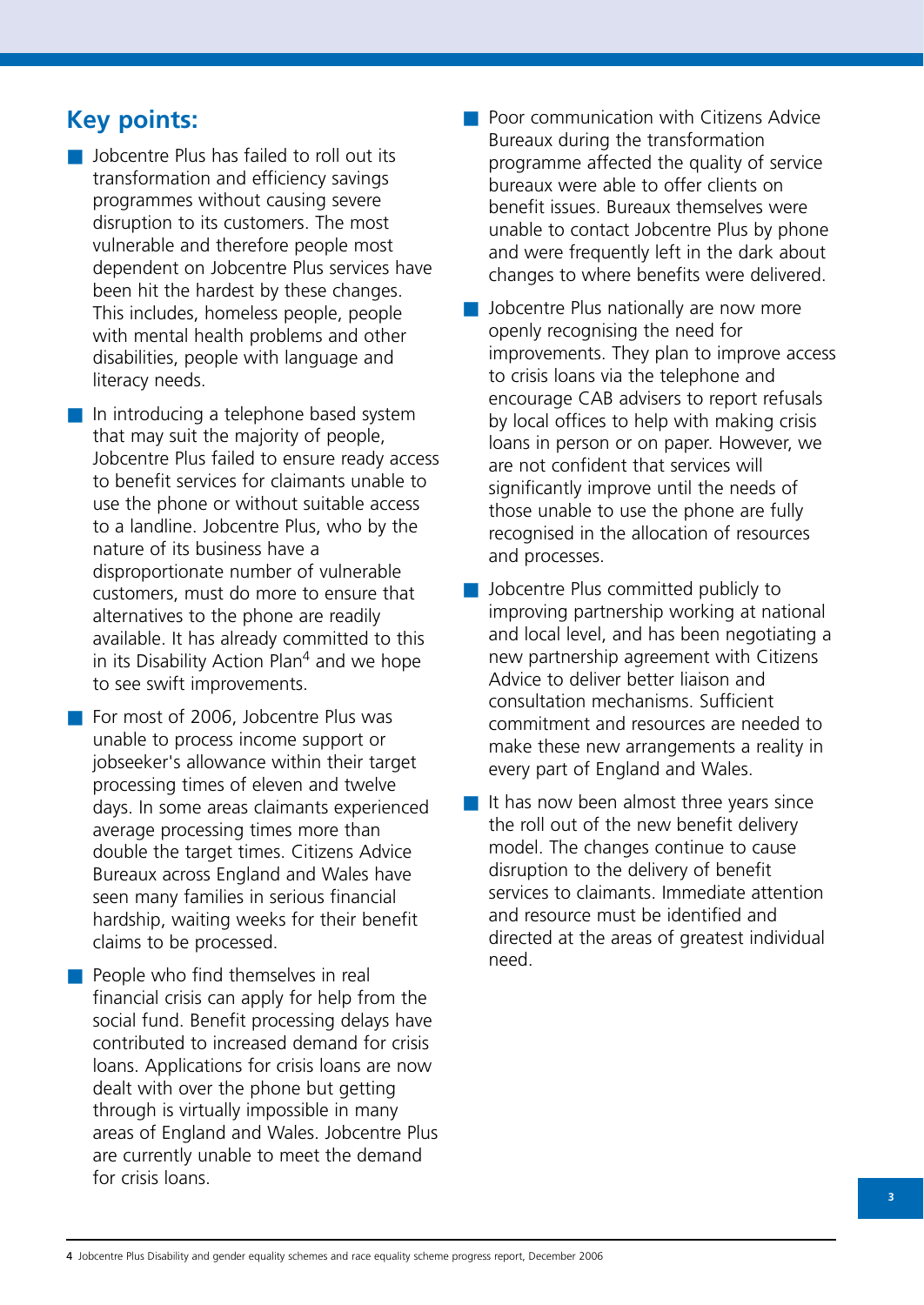# **Introduction**

A young mother was left by her partner. The subsequent failure by Jobcentre Plus left her and her child for days without any money at all. She applied immediately for income support but was told that it would take three weeks to process. With only £2.50 and no friends or family locally, they gave her the telephone number to apply for a crisis loan. She tried numerous times but was unable to get through. Though it was an 0800 number she only had a mobile and it cost her £1.50 a minute. The CAB adviser could not get through either on the main number or on their own contact number. They sent her back to the Jobcentre Plus office to request an alternative to the phone, only for her to be told that the phone was the only way she could claim.

Jobcentre Plus sent away a deaf woman with no money with just a telephone number she was unable to use, to apply for a crisis loan.

The 7,000 evidence reports we received from bureaux last year suggest that these experiences are now very common. The CAB service deals with around 1.6 million benefits problems every year, the biggest area of all CAB enquiries. CAB advisers constantly help clients claim benefits, chase up delayed claims, correct mis-advice and challenge errors and poor decisions. In 2006/07 bureaux dealt with around half a million enquiries about Jobcentre Plus benefits. Throughout this period Citizens Advice Bureaux reported increased problems in the areas directly associated with the introduction of the new service delivery model. Advisers were particularly concerned that the changes have had a detrimental effect on the availability of appropriate support for people with disabilities and other vulnerable or disadvantaged groups. The main problems encountered were:

- $\blacksquare$  serious delays in receiving their benefits
- getting through to Jobcentre Plus to make a claim or to check progress or to claim a crisis loan
- problems accessing alternatives to telephone claiming
- poor liaison and communication from Jobcentre Plus about the changes.

Citizens Advice has undertaken two surveys to closely monitor and assess the prevalence of these problems and whether they are diminishing. The surveys were undertaken in September and October 2006 (autumn 2006), and then in April and May 2007 (spring 2007). In the first survey 152 bureaux participated from every region in England and from Wales, and 172 in the second. One hundred and twelve bureaux took part in both surveys.

This report examines the background rationale for the new service delivery regime, in terms of the Government's wider policy priorities. It presents the evidence of problems with customer service and identifies the most vulnerable and socially excluded groups as suffering the greatest detriment. It also highlights inadequate liaison mechanisms between Jobcentre Plus offices and bureaux, and makes recommendations for urgent service improvements.

#### **Why transform benefit delivery?**

The Government has made much of its long term plan to eradicate child poverty and get people back to work, especially lone parents and people claiming incapacity benefit. The aim of reform is to prevent benefit dependency, identify and eliminate fraud, generally make groups work-ready, and reduce spend on benefits. The approach has largely been to bring in greater elements of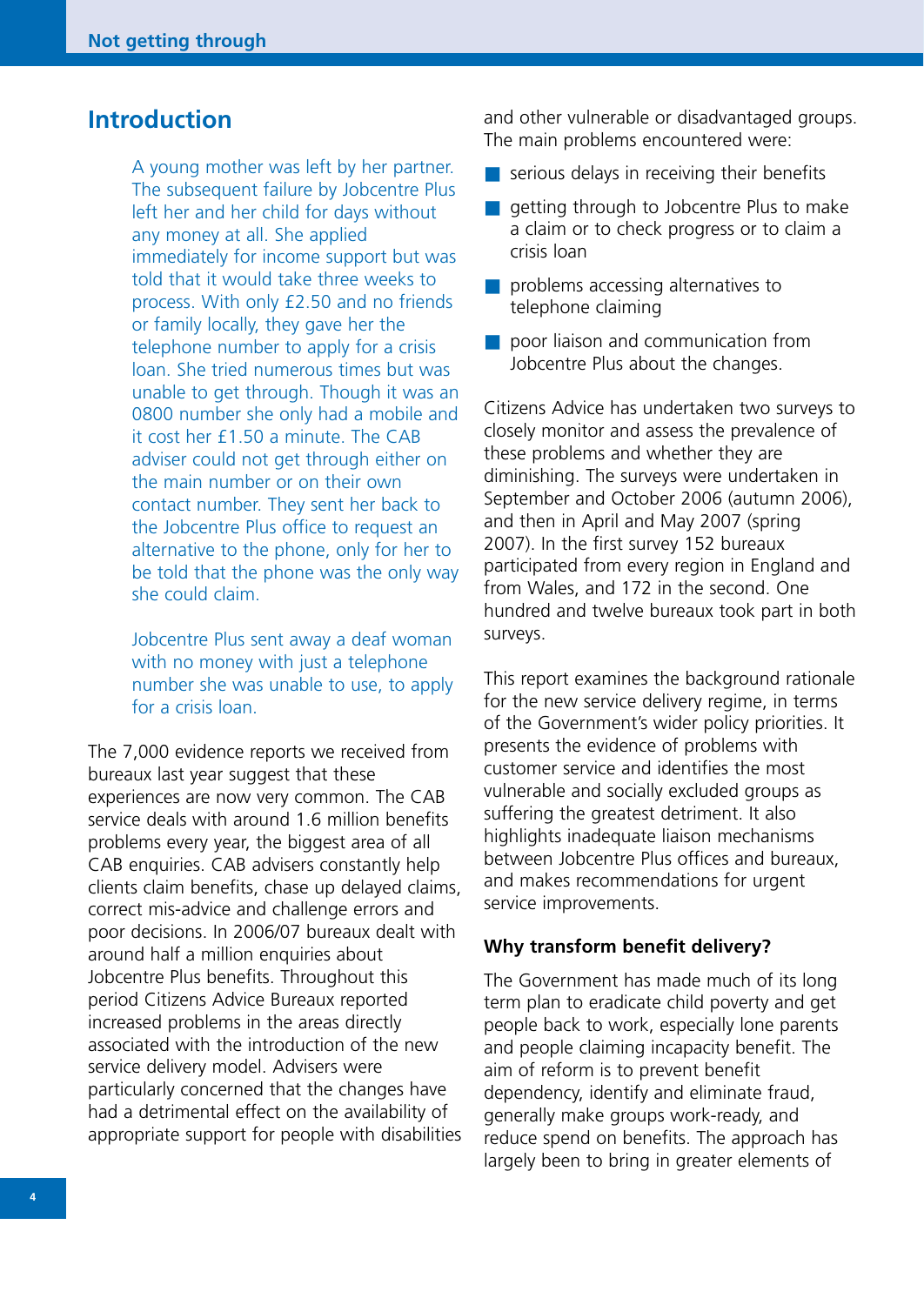compulsion and to focus individual support and incentives on work-readiness and workrelated activities. Whilst this approach has its place, much greater emphasis is needed on drastically improving benefit delivery.

There is growing recognition that improving the administration of benefits is key to ensuring people do not remain dependent on them. Work and Pensions Minister Jim Murphy MP has recently expressed an aspiration of halving benefit processing times believing it will allow work focused activity to take place first.<sup>5</sup> The establishment of a Benefits Simplification Unit within the DWP and projects to improve the interactions between Jobcentre Plus, tax credits and housing benefit for people who move in and out of work are a welcome step towards resolving these issues.<sup>6</sup>

In parallel to reforming welfare, there has been a huge emphasis in modernising and transforming public services as part of farreaching efficiency drives. The Gershon review of Government efficiency prompted the efficiency savings announced in the 2004 Spending Review and the job cuts resulted in increased focus on delivery by IT systems and the replacing of face-to-face interactions with telephone services. The Modernising Government agenda focuses on how new technologies can improve the quality of services and enable the use of new technologies to enable longer access – i.e. evening and weekends. $<sup>7</sup>$  The</sup> Transformational Government agenda further promotes this model. $8$  It encourages the use of technology to create greater choice and personalisation for the citizen and in doing so generates savings. The use of these technologies will reduce the need for face-to-face services as most customers will choose to access services via the phone.

In some ways this approach can have a number of advantages for both the customer and the public sector provider. For the provider:

- It enables costs to be cut as contact centres can be located wherever premises and employee costs are cheaper.
- Use of technology means that automated systems can deal with large volumes of calls.
- It enables providers to ensure consistency of service standards.

For the individual contact centres can often work well. They enable people to make contact from the comfort of their own home, at a time that suits them and many problems can be resolved quickly and easily. For people with mobility problems or limited access to transport, being able to make contact from home is a great advantage.

However, there are other people for whom the phone is simply not appropriate. This is true of many people with mental health problems, people with physical and in particular hearing and speaking disabilities. Access to services by phone can be a particular problem for individuals whose infirmity inhibits them from concentrating and following through ideas or thought patterns or explaining themselves. For example, many people with severe mental health problems experience withdrawal and problems with communication.

Telephones are often inappropriate for people in hospital or prisoners about to be released from custody who have no confidential access to a phone. Other people have no access to landlines and have to rely on pay as you go mobile phones which are expensive and may level extra charges on otherwise free or lowcost calls such as benefit lines. One in five individuals in the lowest socio-economic groups and on the lowest incomes only have

7 Modernising Government, the Cabinet Office, March 1999

<sup>5</sup> Net gains – future of benefit delivery speech by Work and Pensions Minister Jim Murphy, 23 January 2007 6 ibid

<sup>8</sup> Transformational Government: Enabled by Technology, Cabinet Office, November 2005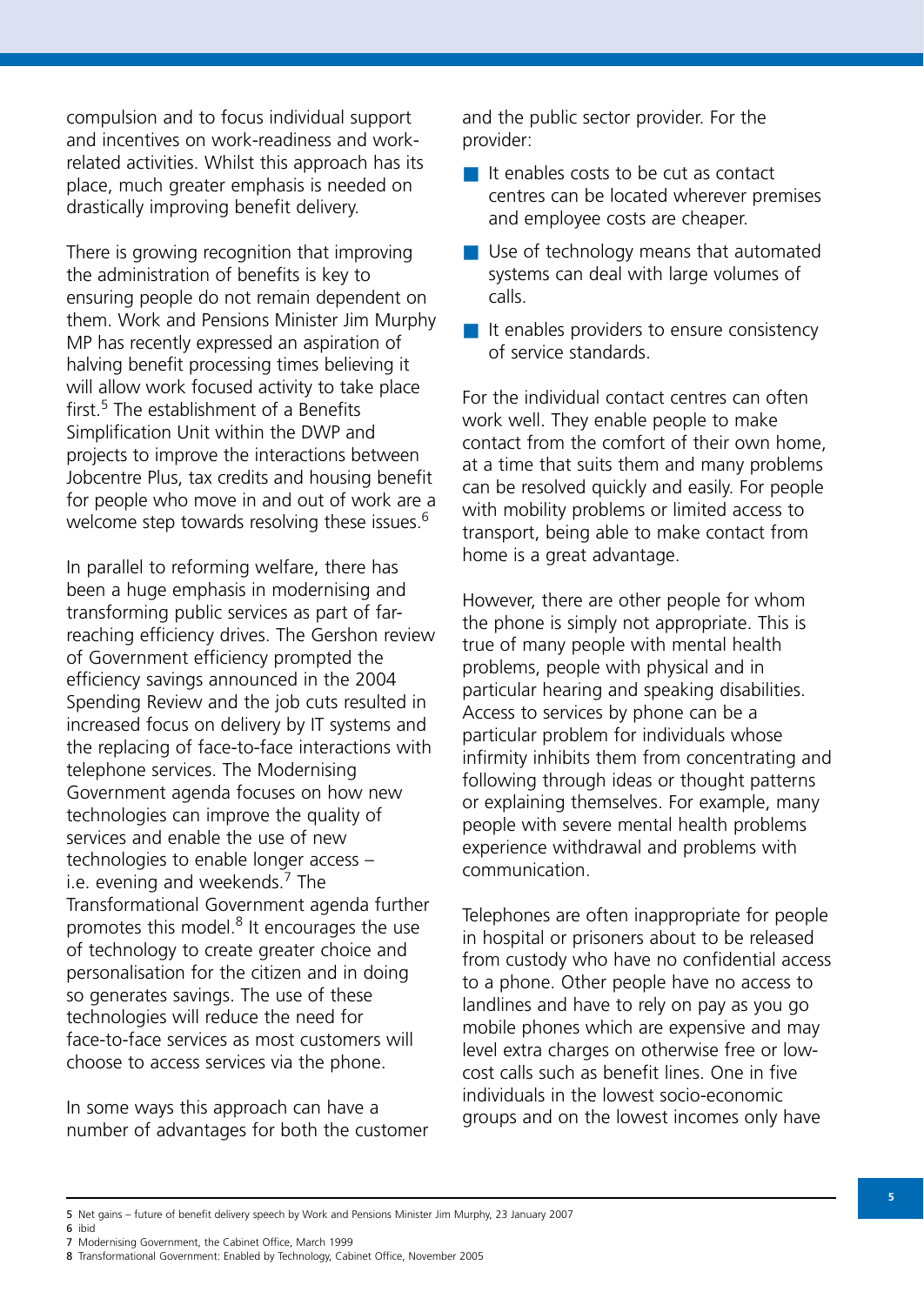access to a mobile phone, with controlling cost being the main motivating factor.<sup>9</sup>

Citizens Advice has highlighted the problematic nature of moving service delivery to a primarily telephone-based system.<sup>10</sup> Unless organisations provide alternative access routes that are well publicised and easy to access, they will find that they are building discrimination into their service provision.

# **The standard operating model and Jobcentre Plus reorganisation**

Major changes to the delivery of social security benefits have been introduced as part of the reorganisation of Jobcentre Plus following the merger with the Benefits Agency and more significantly the efficiency savings announced in the 2004 Spending Review. Jobcentre Plus staff numbers are expected to drop from around 80,000 in March 2004 to 67,000 by March 2008. A loss of around 12,500 staff, this will account for half of the DWP job reduction target.

In 2004, Jobcentre Plus began to introduce a new standard operating model across England, Wales and Scotland. It was supported by new IT systems which it believed would help them to deliver their services more efficiently and effectively. The standard operating model introduced a network of contact centres for taking initial benefit claims using a new Customer Management System, centralised benefit delivery centres and a smaller network of local offices. By March 2008, benefits will be processed by 77 benefit delivery centres rather than 650 local teams, one of the stated aims of which is to enable the development of expertise within each centre.

Jobcentre Plus has a strategy for reducing 'footfall' in local offices and schemes have been set up locally which involve encouraging the customer to contact the department via telephone rather than visit an office.<sup>11</sup> Their research of footfall found that many visitors could instead contact them by phone, but that others would need to continue to receive face-to-face services.

The telephone is now the main route for claiming income support, jobseeker's allowance and incapacity benefit. If claimants go into their local office to make a claim for any of these benefits they will be advised to make their claim by phone and directed to the customer phones in the office. The local offices have no role in processing benefits. If a claimant comes into the office to query the progress of a claim or a missing payment, they will also be directed to the phones (See figure 1).

There are no specific points in the process when Jobcentre Plus asks claimants whether urgent payments are needed although the customers themselves could request such help at various points.

# **Crisis loans and interim payments**

Crisis loans can be awarded to meet living expenses or to help with the cost of items or services required urgently. Claimants have to demonstrate that there is a risk to their health or safety and that they have no other resources they can call upon. In 2005/06 there were 1.36 million applications for a crisis loan, 74.5 per cent of which resulted in a loan being made.<sup>12</sup>

By April 2008 all social fund processing will be carried out by 20 centralised sites, using the standard operating model. The intention is that people calling the claims line will speak directly to a decision-maker, and receive a go decision after a 20 minute interview.<sup>13</sup> If the claim succeeds, the person will then have to

11 Work and Pensions Committee, The Efficiency savings programme in Jobcentre Plus, HC 834, March 2006

12 DWP, Annual report on the social fund 2005/06 cm6856

<sup>9</sup> The Consumer experience, Research report, OFCOM, November 2006

<sup>10</sup> Hanging on the telephone; CAB evidence of the effectiveness of call centres, Citizens Advice, September 2004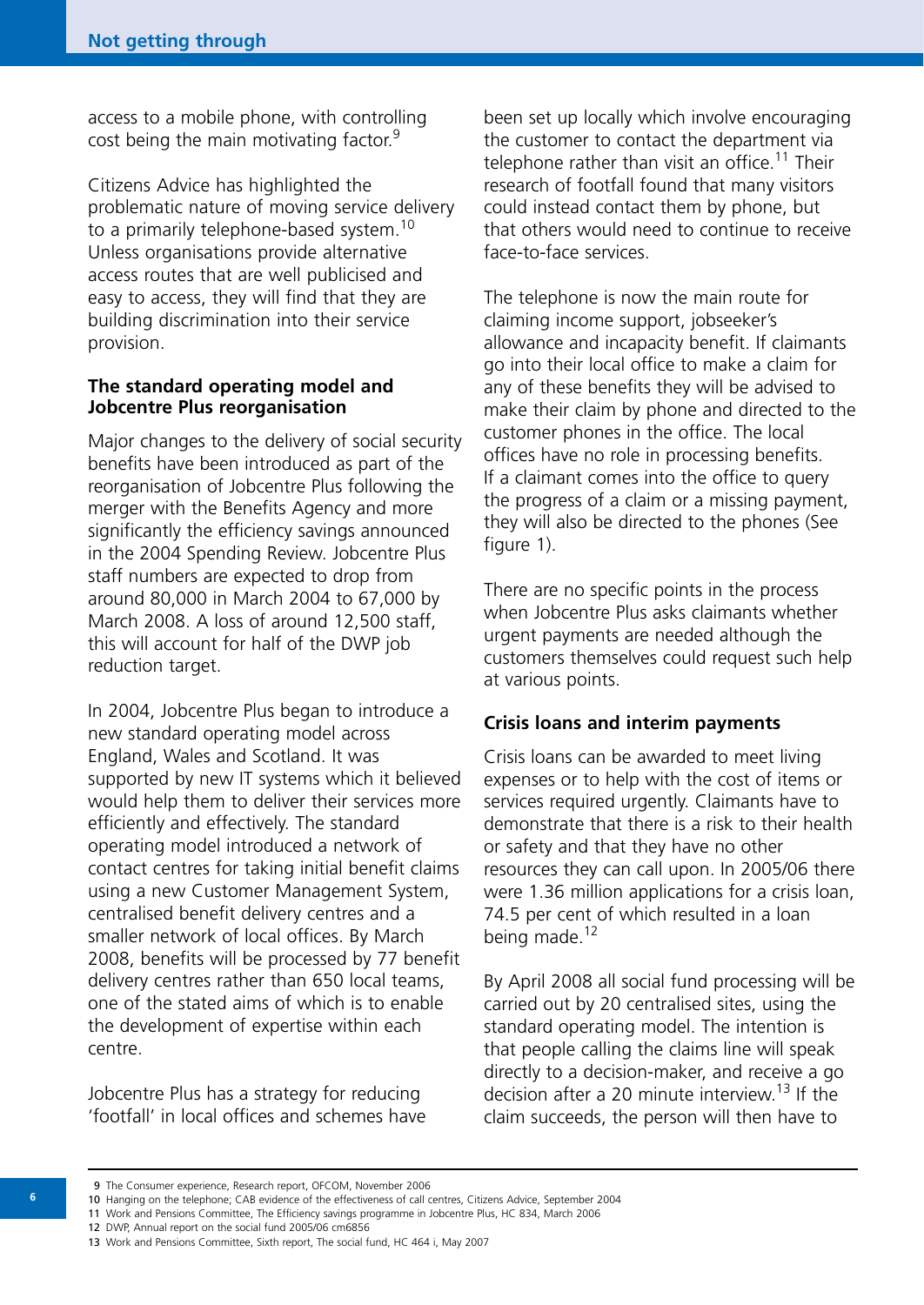| Figure 1: Summary of standard operating model for new claims for income<br>support, jobseekers' allowance and incapacity benefit |                                                                                                                                                                                                                                                                                                                      |                                                                                                                                                                                                                                                                                                                                                                                   |  |  |
|----------------------------------------------------------------------------------------------------------------------------------|----------------------------------------------------------------------------------------------------------------------------------------------------------------------------------------------------------------------------------------------------------------------------------------------------------------------|-----------------------------------------------------------------------------------------------------------------------------------------------------------------------------------------------------------------------------------------------------------------------------------------------------------------------------------------------------------------------------------|--|--|
|                                                                                                                                  | <b>Process</b>                                                                                                                                                                                                                                                                                                       | <b>Description</b>                                                                                                                                                                                                                                                                                                                                                                |  |  |
| Step 1:                                                                                                                          | Call contact centre to make phone<br>application.<br>Data input into the Customer<br>Management System.<br>Interview date arranged with<br>personal adviser at Jobcentre<br>Plus office.<br>Customers referred to the specialist<br>job broking service, Jobseeker<br>Direct, for immediate help with job<br>search. | Originally an 0845 number.<br>Initial details would be taken and<br>then a callback arranged for within<br>36 hours to complete the<br>application.<br>0800 number launched in June 2007<br>and in most cases all details can be<br>collected in one call.<br>People re-claiming within 12 weeks<br>are identified more quickly and<br>numerous unnecessary questions<br>avoided. |  |  |
| Step 2:                                                                                                                          | Paperwork sent to claimant to check<br>and take with them to interview<br>along with evidence to support their<br>claim.                                                                                                                                                                                             |                                                                                                                                                                                                                                                                                                                                                                                   |  |  |
| Step 3:                                                                                                                          | Claim sent to benefit delivery centres<br>for processing.                                                                                                                                                                                                                                                            | Where a claim is missing supporting<br>evidence a recent change in process<br>means that instead of holding it at<br>the local off for 30 days the claim will<br>be sent directly to the processing<br>centres for them to chase any missing<br>evidence and complete the claim.                                                                                                  |  |  |

to a Jobcentre Plus office to sign forms and collect payment. The new telephone model has led many staff in Jobcentres to believe incorrectly that the phone service is replacing other application routes. In fact, regulations were made in 2002 so that crisis loan applications "need not be made in writing", adding a means of applying and not replacing written applications, which can still legally be made in person, by faxing in a completed form, or by downloading and completing a form from the internet.

The rollout of new Jobcentre Plus offices introduced a new open plan format to offices. Screened areas were retained specifically for

crisis loan applications and payments. This means that in general, applications for crisis loans cannot be made from Jobcentre phones. Instead, people are told to use payphones or other phones in order to call Crisis Loans Direct. Many people have also been referred to local Citizens Advice Bureaux specifically to use phones at the CAB.

Another feature of the application process is that callers to the social fund are in many cases routed through a menu system with several complicated options, which are not user friendly. Confused clients often hang up too soon.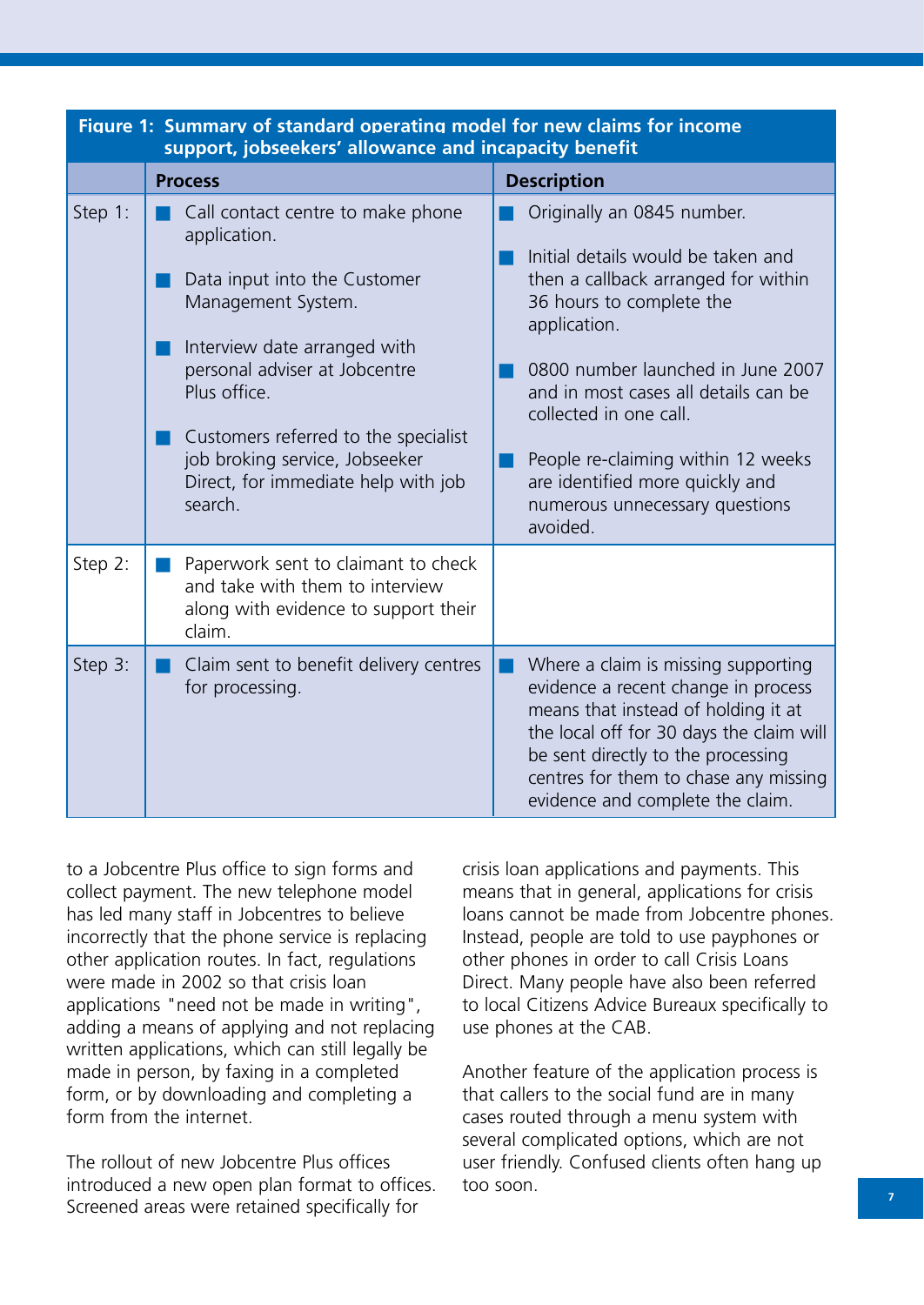An interim payment can be made if the claim is delayed for any reason. Interim payments are recovered from subsequent benefit payments. In practice very few requests for interim payments succeed. There is evidence of confusion about when to make an interim payment amongst decision makers, and people have been sent between crisis loan and benefit departments, with each saying that the client should apply for the other.

# **The Standard Operating Model – problems and responses**

Since rollout began all major stakeholders have agreed that in principle the model has the potential to deliver efficiently for the majority of claimants. All have argued that it has failed and continues to fail a significant proportion of disadvantaged people, who suffer disproportionately as a consequence. The transition period has been lengthy, during which time claimants have faced telephone services unable to cope with demand and long waits for their benefits to be processed. The following section outlines some of the critiques of the model since 2004.

#### **2004**

- Citizens Advice wrote to Jobcentre Plus warning of the potential effect on a significant minority of under-resourced alternatives to telephone service. We were also warned that job cuts would result in poor customer service. The permanent secretary assured us that ''Whilst they [changes] are being implemented, maintaining, if not improving, the quality of service to our customers, will remain at the top of our agenda. $^{\prime\prime}$ <sup>14</sup>
- David Anderson, then Jobcentre Plus Chief Executive advised that telephone operators are trained to recognise when claimants are not coping with the phone and to offer them alternatives.<sup>15</sup> But in reality,  $CAB$ experience suggested that claimants were

rarely offered these options and were commonly denied them on request.

■ With 20 million calls going unanswered a National Audit Office report on DWP contact centres identified that "the performance of centres was poor in 2004/05 and should not be allowed to deteriorate to that level again".<sup>16</sup> Even more damning, the report concluded that "for some of the Department's customers, such as the frail elderly and some disabled people, the telephone is not always appropriate. The Department should examine whether alternative face-to-face services could be provided, where necessary."

#### **2005**

- By September, Jobcentre Plus contact centres were unable to cope with the numbers of people calling to claim benefit, and as a result there was a drop in the number of applications received. Customer service for contact centres fell to 34 per cent against a target of 81 per cent in the second quarter of 2005/06. The average for the year as a whole was 61 per cent.<sup>17</sup>
- Public Accounts Committee report on contact centres concluded that "implementation of the customer management system within Jobcentre Plus in 2005 was seriously flawed.<sup>18</sup> The Department (and Government more widely) should learn from the troubled roll-out of the system which at times badly affected service to the public. In particular, it should not introduce systems which are not fully tested and without enough suitable staff being available and properly trained to use the system."
- In a letter to Citizens Advice new Jobcentre Plus chief executive, Lesley Strathie confirmed that:

17 Jobcentre Plus District performance against customer service target 05/06, www.jobcentreplus.gov.uk

<sup>14</sup> Letter to Citizens Advice from Second Permanent Secretary DWP, 30 March 2004

<sup>15</sup> Letter to Citizens Advice from David Anderson, Chief Executive, Jobcentre Plus, 20 September 2004

<sup>16</sup> National Audit Office, Department for Work and Pensions: Delivering effective services through contact centres HC 941, March 2006

<sup>18</sup> Public Accounts Committee, Department for Work and Pensions: Delivering effective services through contact centres, HC1034, November 2006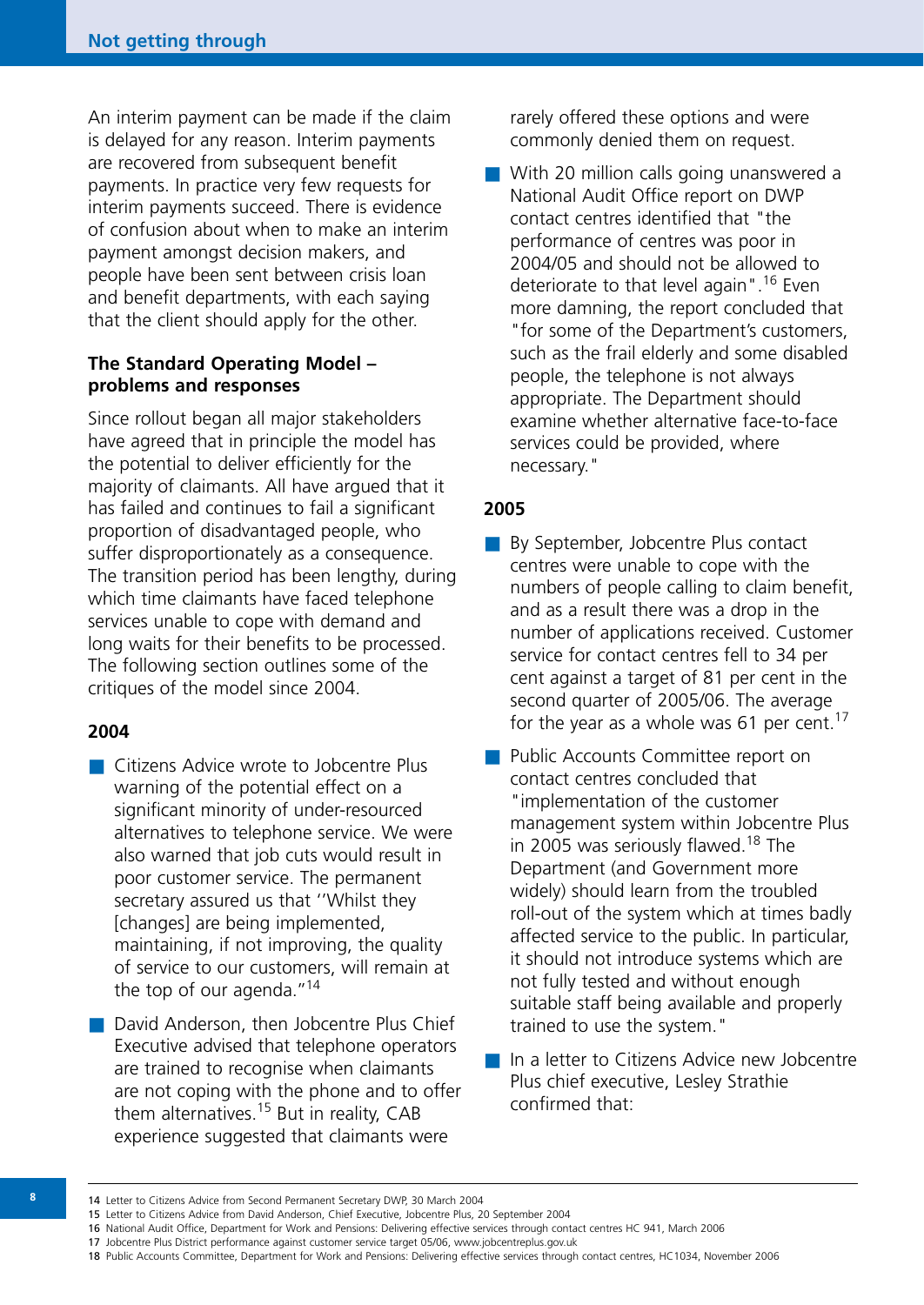- **•** customers can arrange for a third party to represent them on the phone
- **•** they can arrange a face-to-face interview at their local Jobcentre Plus office or, if more appropriate, a homevisit
- **•** where the customer cannot make a claim by phone, they can also make a claim on a paper form.

# **2006**

- By April 2006, 90 per cent of calls to contact centres were answered within target times and for those able to use the telephone, the model was no longer presented a barrier to claiming income support, incapacity benefit or jobseeker's allowance.
- In research for their Equalities Scheme Jobcentre Plus research found customers had difficulties with the new model. Although much of the feedback was positive, they found that it was clear that "our disabled customers wanted us to concentrate on how they are able to contact us and how we contact them."<sup>19</sup> One customer commented "referred to a phone to sort out initial claim. Not ideal at all for someone with mental health issues. Would rather sort out face-to-face."
- The Social Fund Commissioner raised concerns both about the overemphasis on telephone claims and the delays in getting through on the telephone.<sup>20</sup> Complaints also continue to be received about engaged telephones and "poor advice and information about the relevant processes and the type of application most appropriate for the individual…There is a need to ensure adequate arrangements are in place to facilitate face-to-face applications and payments. I suggest the Department reviews its policy on the use of screened areas to deliver crisis loan

decisions and issue payments. In the meantime, I suggest it sets out clearly the arrangements for those who have difficulty using the telephone and/or travelling to collect payments, and for those who have no money to travel."

- In April and September 2006, Jobcentre Plus managers were reminded in internal newsletters that alternatives to the telephone should be made available to customers when necessary.21 New guidance to be read alongside the standard operating model was issued at the end of October. There was no consultation in advance and we believe is still inadequate. It does not include clear reference to mental health, or any examples of people who might struggle to use the phone other than those who are deaf.
- Jobcentre Plus' Disability Action Plan identified the need to ensure their services, specifically through contact centres, does not disadvantage particular customers.<sup>22</sup> They have also committed to:
	- **•** evaluating the impact of introducing telephone channels as the primary gateway to their services
	- **•** taking remedial action where services are deficient, and publicise the action being taking on their website
	- **•** undertaking a publicity campaign to publicise alternative methods of contacting Jobcentre Plus
	- **•** analysing the results of their customer satisfaction survey, undertaken every two years, and, where appropriate, take action on the recommendations.

# **2007**

■ The DWP Equality Scheme has led to the development of a diversity impact assessment tool which should ensure that Jobcentre Plus assess the impact of change

<sup>19</sup> Jobcentre Plus Disability and gender equality schemes and race equality scheme progress report, December 2006

<sup>20</sup> IRS, Social Fund Commissioner's Annual report 2005/2006, 2006

<sup>21</sup> Jobcentre Plus, Internal managers' update, April and September 2006

<sup>22</sup> Jobcentre Plus Disability and gender equality schemes and race equality scheme progress report, December 2006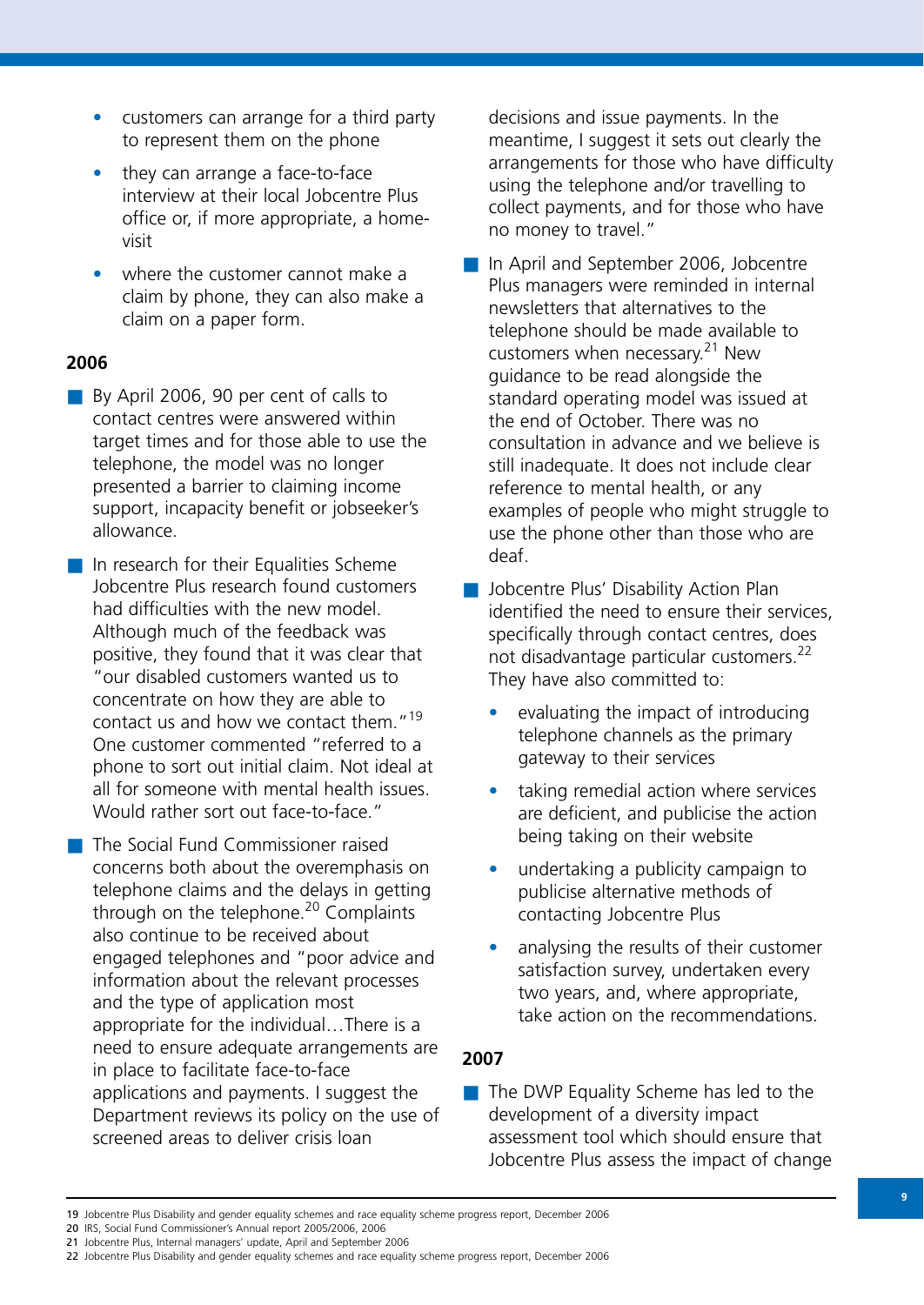on different customer groups. The tool, to be launched in 'spring' 2007, aims to ensure that, where appropriate, involvement and consultation take place with customers, their representatives and Jobcentre Plus staff at national, regional and local levels regarding proposed changes.<sup>23</sup>

- Many bureaux have found access to the crisis loans virtually impossible by phone. The Independent Review Service also found that only 5 per cent of its calls succeeded in getting through.<sup>24</sup> Despite this, Jobcentre Plus claims that more crisis loan applications are being made and are succeeding, resulting in about 25-30 per cent more awards. Neil Couling, Director, Benefit and Fraud Directorate, Jobcentre Plus recently told the Work and Pensions Committee "It is actually getting easier to claim and easier to get an award…we do not think people are not getting paid."<sup>25</sup>
- Social Security Advisory Committee report highlights problems faced by customers on low incomes having to pay for mobile telephone calls to Jobcentre Plus call centres<sup>26</sup>
- Jobcentre Plus rolled out amendments to the Standard Operating Model. This included the introduction of an 0800 number for new claims where in most cases all the information could be taken in one call.
- Jobcentre Plus has issued a Crisis Loans Improvement Plan to improve telephone access. The Plan includes temporary measures which remove the opportunity to receive an instant decision and a committment to ensure claimants are given interim payments instead where appropriate.<sup>27</sup>

In the next section we look at the experiences of clients and bureau advisers of the new model of benefit delivery over the last year.

# **Section two: CAB clients experience of poor service delivery**

In this section we will show that:

- overall performance has not improved since September when 82 per cent of bureaux believed services were worse than before reorganisation
- there has been an improvement in CAB contacts for escalating claims but these contacts are not located in the most efficient areas
- $\blacksquare$  there remain serious problems accessing telephone services
- it is still often either difficult or impossible to access alternatives to the phone
- $\blacksquare$  delays in administrating and paying benefits continue to cause hardship
- crisis loans have become even more difficult to claim.

# **2.1 Overall perceptions of Jobcentre Plus performance**

When we surveyed bureaux in autumn 2006 we found a widespread frustration with Jobcentre Plus services. Around five in six bureaux (82 per cent) said that they felt service delivery had declined since reorganisation. Instead of seeing an improvement in our second survey we found that 80 per cent thought the service provided by Jobcentre Plus was the same or worse than in September.

■ Only 19 per cent reported any improvement and two thirds of these still

**10**

27 Letter to Citizens Advice from Jobcentre Plus Director of Benefits and Fraud, 12 June 2007

<sup>23</sup> Ibid 24 Work and Pensions Committee, Sixth report, The social fund, HC 464 i, May 2007 25 Ibid

<sup>26</sup> Social Security Advisory Committee, Occasional paper no.3, Telephony in DWP and its agencies: Call costs and equality of customer access, July 2006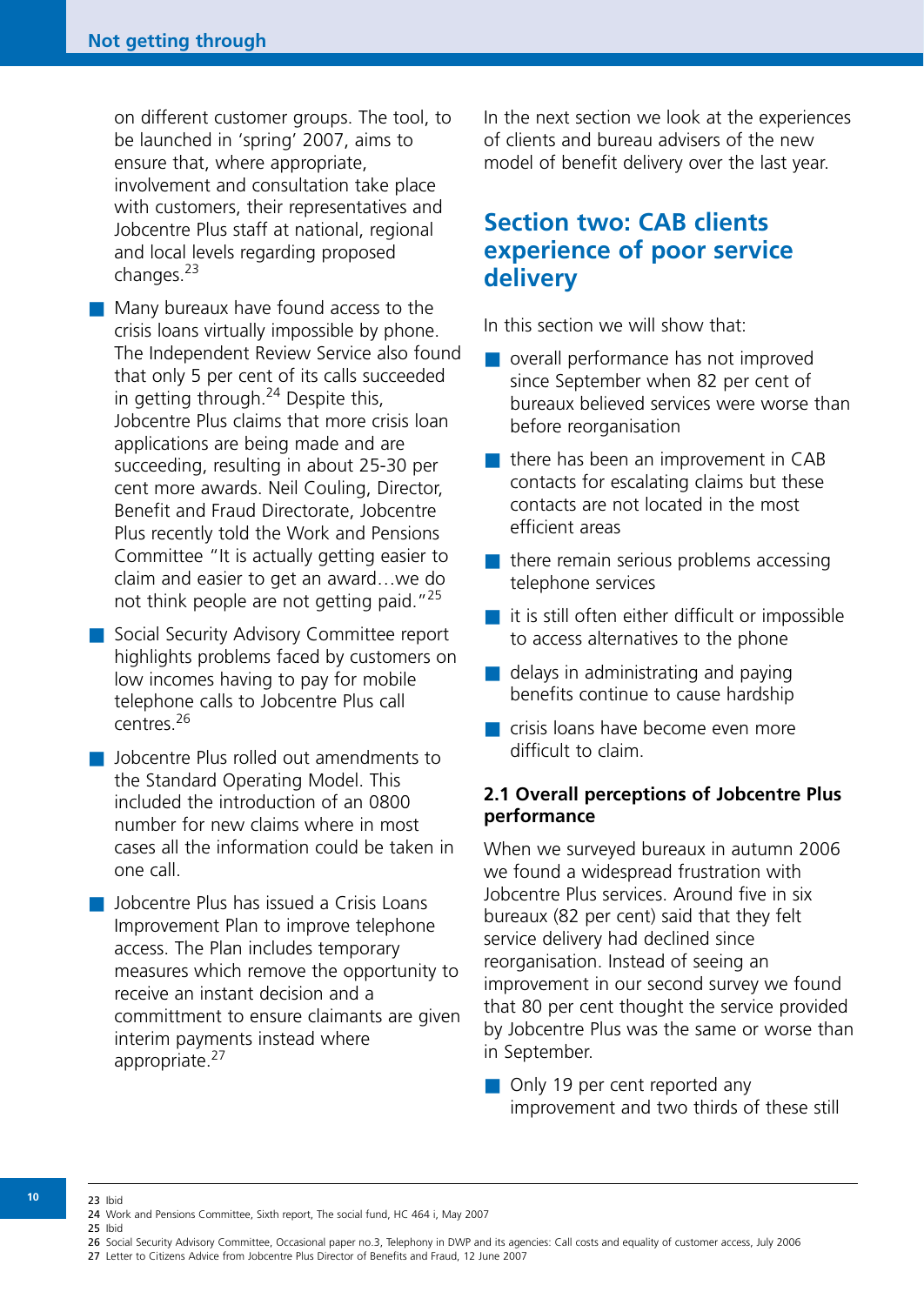felt the quality of service was no better or worse than before re-organisation.

■ 95 per cent reported that their clients faced serious problems in claiming crisis loans.

> "Overall, the service to clients is appalling. We as a bureau have been assured, once we involved the local MPs, things are being re-organised. They even gave us direct telephone numbers to contact should we experience difficulty with the public line number. None of them work." A London CAB, spring 2007

"Time taken to process, losing claims and paperwork, hard to track a claim, unable to speak to person who understands the problem or can do anything about it plus many more difficulties too numerous to mention." A Surrey CAB, spring 2007

Analysis of the comments from bureaux highlighted four things:

1 Improved escalation routes for advisers

The September survey found advisers were hugely frustrated that they were unable to get through to Jobcentre Plus to resolve problems for clients who had no money and had themselves been unable to get through by telephone. The second survey found that advisers had better access to external relations managers and district managers and that these contacts helped them to resolve client queries when they couldn't get through using the usual routes.

> "We have been given contacts in the External Relations Department who are extremely nice. We try not to trouble them except for emergencies, but they really do help when we need them. Therefore, although 'at the coal face' there does not seem to be a great improvement yet – at least we can now

get through to real people who understand and help." A Hampshire bureau, spring 2007

However, advisers also expressed concern that whilst this improved things for claimants getting support from the CAB, reliance on a third party should not be necessary to access benefits.

2 Lack of resources, expertise of staff or systems to manage change

It was clear that bureaux felt the reorganisation had left Jobcentre Plus with insufficient resources to provide a quality service. Many advisers commented on the inexperience of staff, staff shortages and poor training leading to delays and incorrect decisions.

> "The staff are under resourced and badly organised." A bureau in the north east, spring 2007

"Customer service is getting increasing worse. Claims seem to be being processed all over the place to try and clear backlogs. Clients are not getting satisfactory answers to queries. Staff no longer seem to be concerned about the clients having to wait and appear to be under pressure and inexperienced". A Lincolnshire bureau, spring 2007

3 Particular problems for vulnerable and complex cases

Many felt the new model posed particular problems for claimants whose cases involved a more complex decision or who themselves needed more support. Advisers felt that the centralised model was not leaving enough resources locally to ensure those who needed help with their claim could be supported.

> "It appears to be the most vulnerable clients that tend to experience the most intractable problems and this may be because staff are under too much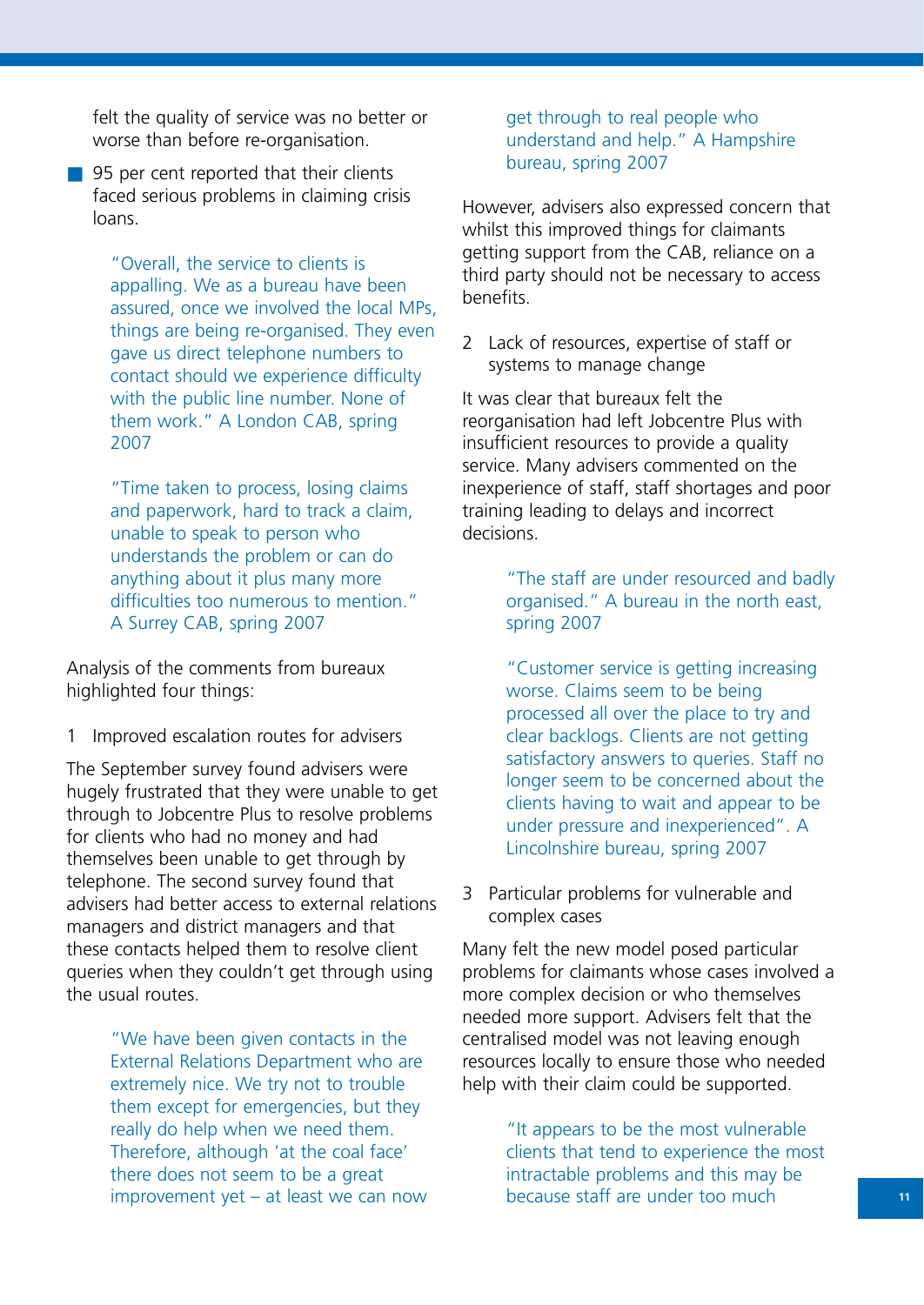pressure and are too target driven to take the time needed to advise and help them properly. All too often they are advised to see us so that we can sort things out!" A West Yorkshire bureau, spring 2007

"Lack of confidence to use the phone due to language barriers is a very common problem. Up to 30 per cent of our daily contacts are in a language other than English – this group have to depend heavily on CAB services for even basic enquiries." A South Yorkshire bureau, spring 2007

"Clients, particularly the less able and vulnerable are not finding dealing with remote call centres easy and are not being given the opportunity to complete paper applications or even refused." A Devon bureau, spring 2007

4 Very poor access to the social fund crisis loans significantly influenced overall impressions of Jobcentre Plus services

Almost all bureaux in the spring survey who had the telephone model for claiming crisis loans rolled out in their area, reported serious problems in getting through. Even the small number of bureaux (11) that reported both

improvements in service between surveys, and an improved service since reorganisation, still reported serious problems getting through to the Crisis Loans claims line.

> "Our impression is that the new systems are providing a better service for most clients and advisers. Complex cases are subject to problems at claim stage and delays in processing. The Crisis Loan claim line at Norwich continues to be difficult to access." A Hertfordshire bureau, spring 2007

> "Less delays in getting through to the various sections – with the exception of crisis loans; where service remains poor." A Yorkshire CAB, spring 2007

# **2.2 Failings of the telephone services**

In the autumn 2006 survey, 67 per cent of bureaux reported serious difficulties experienced in contacting Jobcentre Plus by phone. In the spring 2007 survey we asked specifically about which part of Jobcentre Plus was giving particular problems; the claims line, the benefit processing centre or the crisis loans line (see figure 2). It was evident that clients and advisers experienced the most profound problems in getting through to benefit processing departments and the crisis



# **Figure 2: Serious delays in contacting Jobcentre Plus**

Base: 171 respondents, CAB spring 2007 survey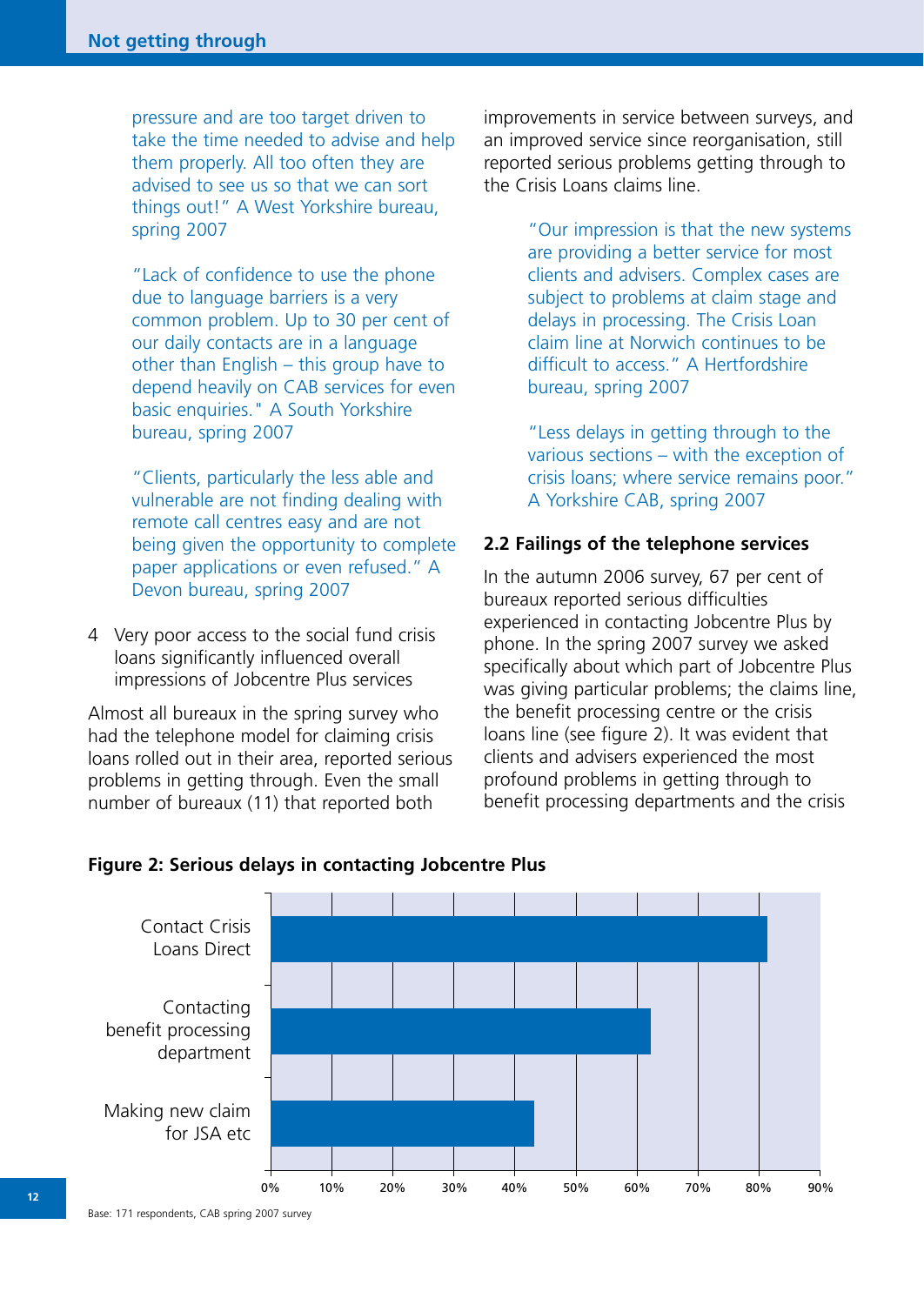loans claims line. Forty three per cent still reported problems getting through to make an initial benefit claim. Jobcentre Plus figures show that 80 per cent of calls are answered within 20 seconds. This disparity perhaps reflects the fact that problems are more likely to be reported to bureaux.

For example in April a Nottinghamshire bureaux wrote:

> "My biggest issue is the time spent wasted waiting on the phone. Still finding it well nigh impossible to get through to Jobcentre Plus offices and when I have got through, my call has been diverted to the next town, who couldn't deal with my enquiry. I cannot wait endlessly on the end of a phone line when caseworker time costs the public purse approximately £50 per hour."

### **Crisis Loans and telephone problems**

The rollout of the telephone model for claiming crisis loans has been followed by an increase in claimants seeking help from a CAB. The proportion of these enquiries relating to difficulties with the claims process over the last year.

In both surveys almost all bureaux said that their clients experienced problems with claiming crisis loans. The two biggest

problems reported were being unable to get through and the cost of the telephone calls (see figure 3). Ninety seven per cent of bureaux with the new crisis loan model operating in their area reported that they had serious problems getting through.

The scale of the problem is reflected in the volume of case evidence sent to us by bureaux. We have received around 900 reports about problems clients have experienced in accessing a crisis loan in the months from September 2006 to May 2007. The following cases show how many clients are going without food and shelter as a result of being unable to get through to Crisis Loans Direct. Bureau advisers are also finding it extremely inaccessible:

> A disabled man went without food for six days because he had no money and was unable to get a reply from the crisis loans phone number.

A client and her disabled son visited their local bureau. They had no money and were homeless. The adviser phoned the crisis loans number but continually got the engaged signal. She then tried to get through on five direct line numbers that had been just given to the bureaux by the social fund manager at the benefit delivery centre. The adviser left messages on voicemails but no-one responded that day or since. The clients had to sleep

|                                           | Autumn 2006 | Spring 2007 |
|-------------------------------------------|-------------|-------------|
| Problems in claiming crisis loans overall | 96%         | 95%         |
| Can't get through                         | 78%         | 88%         |
| Cost of telephone calls                   | 65%         | 68%         |
| No option to claim in person              |             | 50%         |
| No travel expenses                        |             | 44%         |
| Refused use of Jobcentre Plus phone       |             | 40%         |
|                                           |             |             |

Refused paper form 31% Option to claim in person available but refused 24%

## **Figure 3: Problems accessing crisis loans**

Base: 124 respondents, CAB autumn 2006 survey and 156 respondents, CAB spring 2007 survey.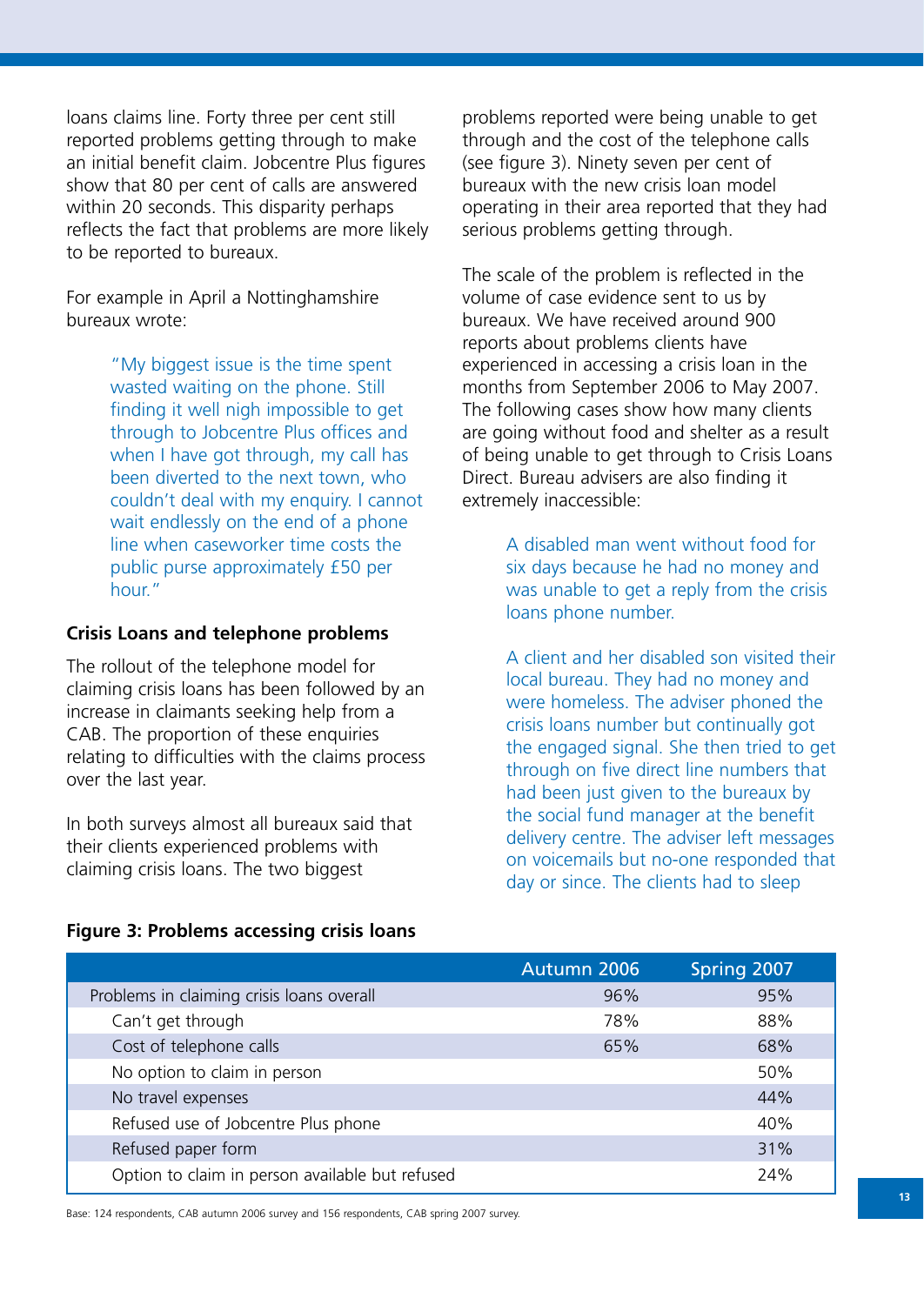rough outside that night as the bureaux were unable to find them any emergency accommodation.

A man looking after his week old baby was told by his Jobcentre Plus office that he would have to apply for his crisis loan over the phone. He didn't have a landline, was not offered a clerical form and told to use a phone box. He was unhappy about this as he had to leave his baby outside in her pram. He could not get through and after several attempts sought help from a CAB. They could not get through either and the man was left with no money to support his partner, baby and three other children.

A man was left with no money over the Christmas period as bank changes following unauthorised direct debits by his gas supplier ate up all his JSA. He tried to apply for a crisis loan but was unable to get through despite trying for two hours, freezing in a public phone box.

One bureau reported how the introduction of telephone claiming in their area had resulted in a dramatic increase in requests for help.

> "If people can't get through to crisis loans on the phone, they will accept a letter from CAB requesting help to apply. Most of the referrals come from the security guards at the Jobcentre. In March 2006, telephone became the

main method for applying for a crisis loan. Between April and August we've dealt with 159 cases, compared with 14 in the same period in 2005." A Berkshire CAB, autumn 2006

# **Getting through to benefit processing departments**

It was clear from the comments in the first survey that advisers were facing serious difficulties in contacting benefit processing departments on behalf of their claimants. Many reported telephones ringing with no answer, or being engaged throughout the day until just after the office closed, when it just rang. Others complained that they were put on hold for ages with no indication of how long the queue was.

In spring 2007 almost two-thirds of bureaux reported having serious problems in contacting the benefit processing departments (see figure 4). Being able to make contact with benefit processing departments to find out if any further information is required can be vital in progressing a claim.

> A disabled woman sought help from a Berkshire bureau when her income support suddenly stopped. She had tried to get through to Canterbury benefit processing centre without success. The bureau also got the 'all our lines are busy, please call back later' message. She was worried that the delay in getting through would affect her ability to

#### **Figure 4: Accessing benefit processing departments**

|                                                         | <b>Autumn 06</b> | Spring 2007 |
|---------------------------------------------------------|------------------|-------------|
| Serious delays in making contact                        |                  | 62%         |
| No delays making contact                                |                  | 7%          |
| Have up to date numbers and they work                   | 22%              | 26%         |
| Have up to date numbers, but we often can't get through | 56%              | 53%         |
| Have no up to date numbers for processing departments   | 22%              | 21%         |

Base: 133 responses, CAB autumn 2006 survey and 162 responses, CAB spring 2007 survey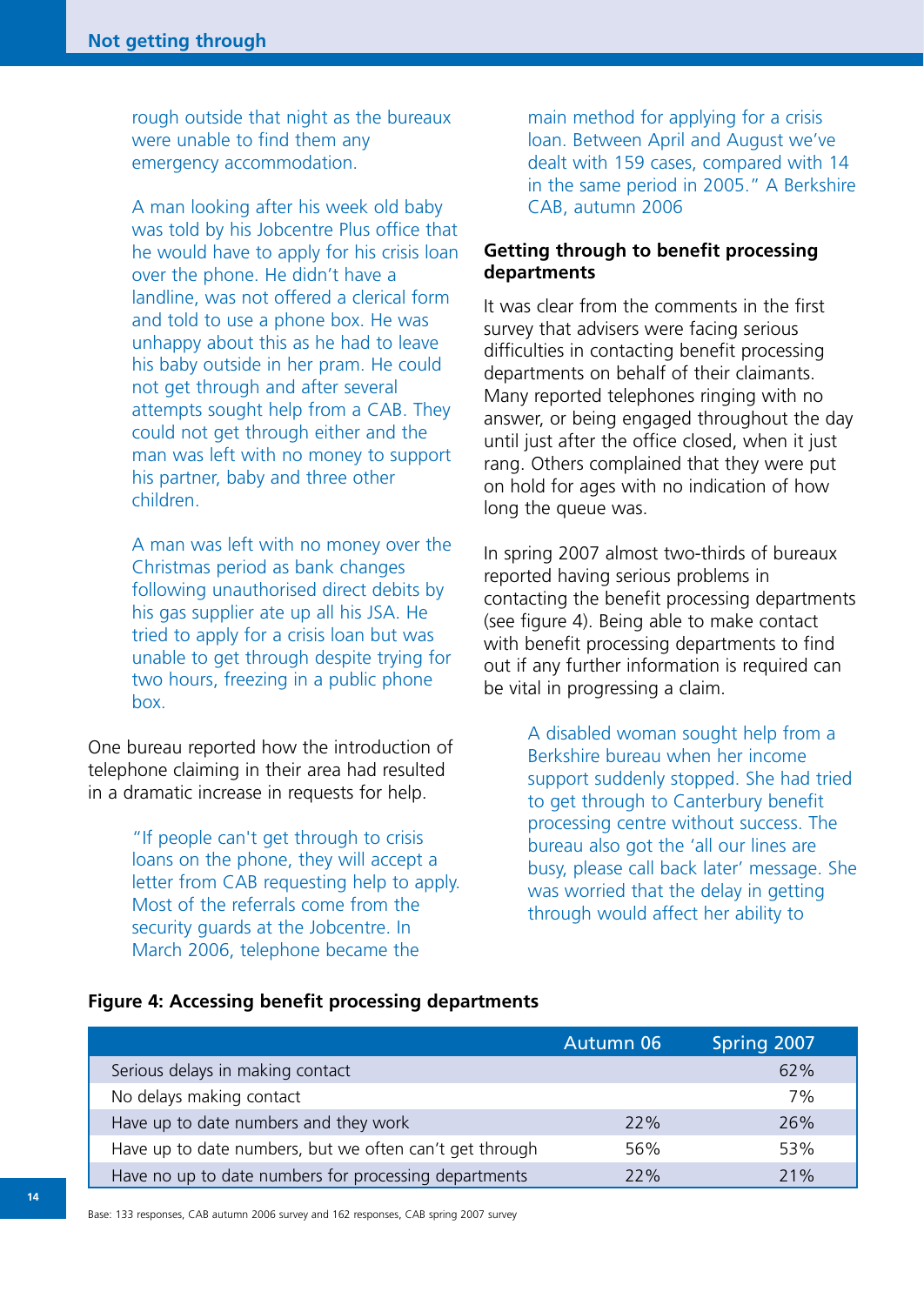appeal within the necessary 30 day period.

A woman unable to work because of depression had to rely on help from charities and social services because of the delay in processing her income support claim. Her social worker was becoming increasingly concerned that these problems were worsening her mental health. The adviser could not get through to the processing centre on the phone. "The phone rings and eventually a message from BT says the call is not being answered, or the continuous 'number unobtainable' tone starts."

Problems getting through on the phone can cause enormous frustration and hardship. Access is unlikely to improve until the completion of the roll out of benefit delivery centres in April 2008.

## **2.3 Alternatives to the telephone**

Most bureaux reported having recent experience of clients being refused alternatives to the telephone to claim benefits. Jobcentre Plus tell us that they are continually reinforcing to their staff that alternatives to the phone should be made available to claimants. The second survey found that fewer bureaux had recent experience of being refused alternatives – a drop from 68 per cent to 55 per cent. Aware that many vulnerable claimants unable to use the phone find communicating their needs difficult, our second survey asked how easy the alternatives were to access. Only 13 per cent of bureaux reported that making a claim by paper, or in person was available and easy for claimants to access. We have numerous examples of clients being refused an alternative service even when they had a clear presenting need on the grounds of disability, language or the inability to get through by telephone (see Figure 5).



#### **Figure 5: Accessing alternatives to the telephone, spring 2007**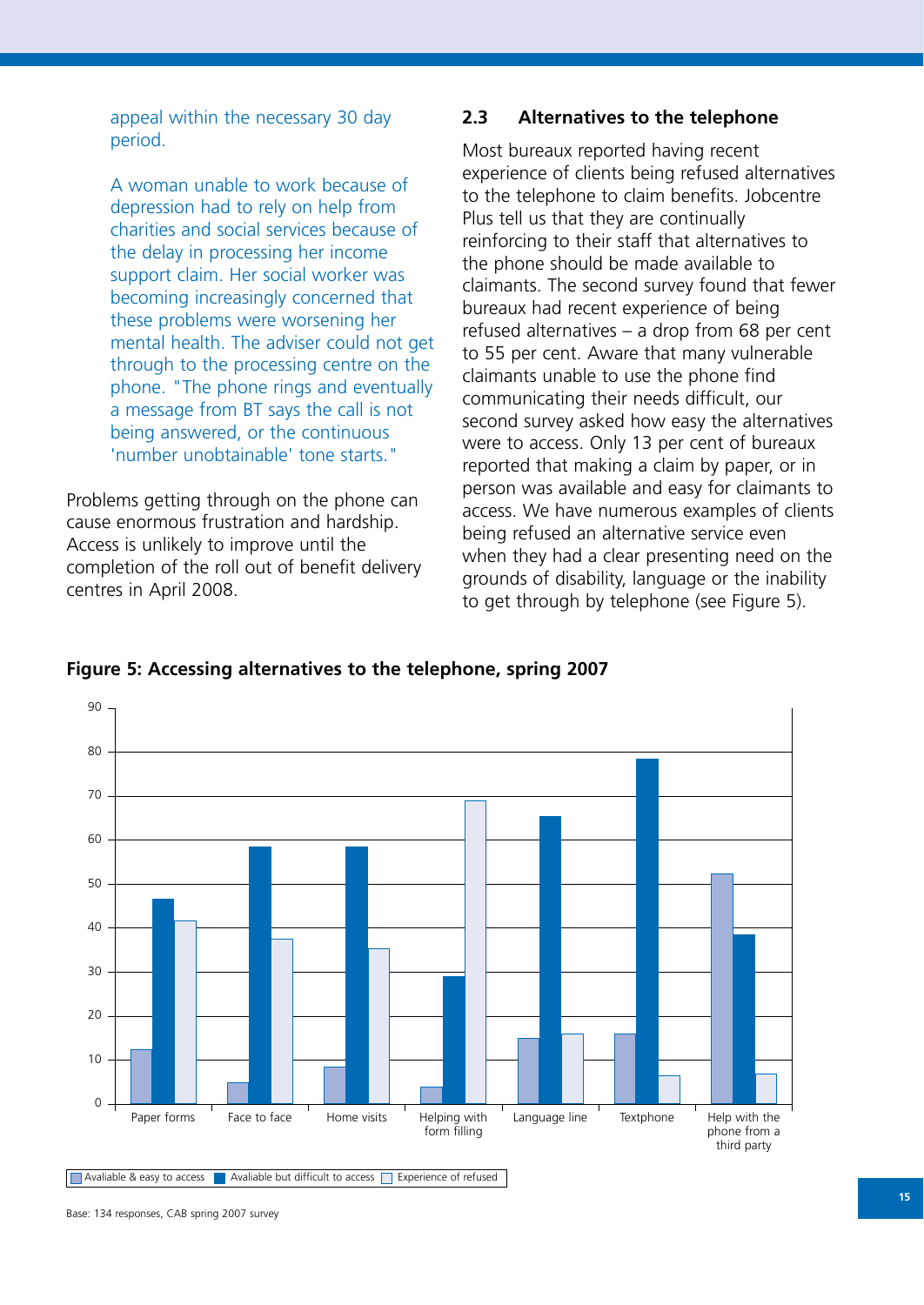A client rang a Hertfordshire CAB in tears. She had no money and had been to the Jobcentre Plus for help with a crisis loan. She was told she had to make a claim over the phone and given the freephone number. She tried, and kept trying but was unable to get through. The adviser rang the Jobcentre Plus office and was told that paper claims for crisis loan took 3-4 weeks to process – even if the Jobcentre faxed it through. This was no good for immediate living expenses.

A bureau helped a man with learning disabilities complete a crisis loan application on paper and he went to the Jobcentre Plus office to submit his claim. Only when the bureau found that his claim had been refused did they discover that staff had refused to accept his paper application and instead given him the number of the claims line and told him to go and make his claim in a callbox outside. The refused claim was based on an application he'd struggled to make himself on the phone.

A young man with learning difficulties had had his benefits stopped and had no money. He'd been to his local Jobcentre Plus office but kept being referred to telephone services which he found difficult to handle and wasn't getting anywhere. He was surviving by borrowing from his friends and living on their floors or sofas. The bureau commented that "His problem is accessing a service which is only useful to people who are able to manage their own affairs."

"We have clients sent to us by Jobcentre Plus so we can help fill out forms. When we requested language line for one couple whose English was a second language they said that it was not available." A Somerset CAB, spring 2007 A bureau reported that accessing alternatives on the grounds of the cost of a phone was difficult. "Alternatives are offered for those who cannot use a telephone due to disability but are not offered to those who are unable to afford the phone." A Cambridgeshire CAB, spring 2007

#### **Rationing of alternatives**

Although we are aware that Jobcentre Plus does not have an official target to limit the number of claims that are made via routes other than the phone, bureaux have uncovered strong evidence that locally, alternatives to telephone claiming are effectively rationed.

> "We were advised that there would be a facility for clerical claims but there would only be a small amount of time devoted to these. Bureaux are advised not to 'abuse' this facility". A Hertfordshire CAB, autumn 2006

In June 2007 a Surrey bureau was told that their clients had to pass a test of 'vulnerability' before they could be allowed to make a claim in person. Their clients had moved into the area and a new flat in order to take up a new job. In the move they had lost a wallet containing £200. As they had failed to get through to Crisis Loans Direct all morning the bureau phoned their local office and requested that the clients be helped to make a claim in person. Whilst able to show that they were vulnerable, the adviser pointed out that regulations permitted clerical claims and vulnerability should not be an issue. The Jobcentre Plus adviser explained that 'they' are very strict about only wanting claims to be made on the phone and that she had been 'ticked off' last time she'd requested a clerical claim.

A Surrey CAB reported that: "Vulnerable clients are supposed to be able to claim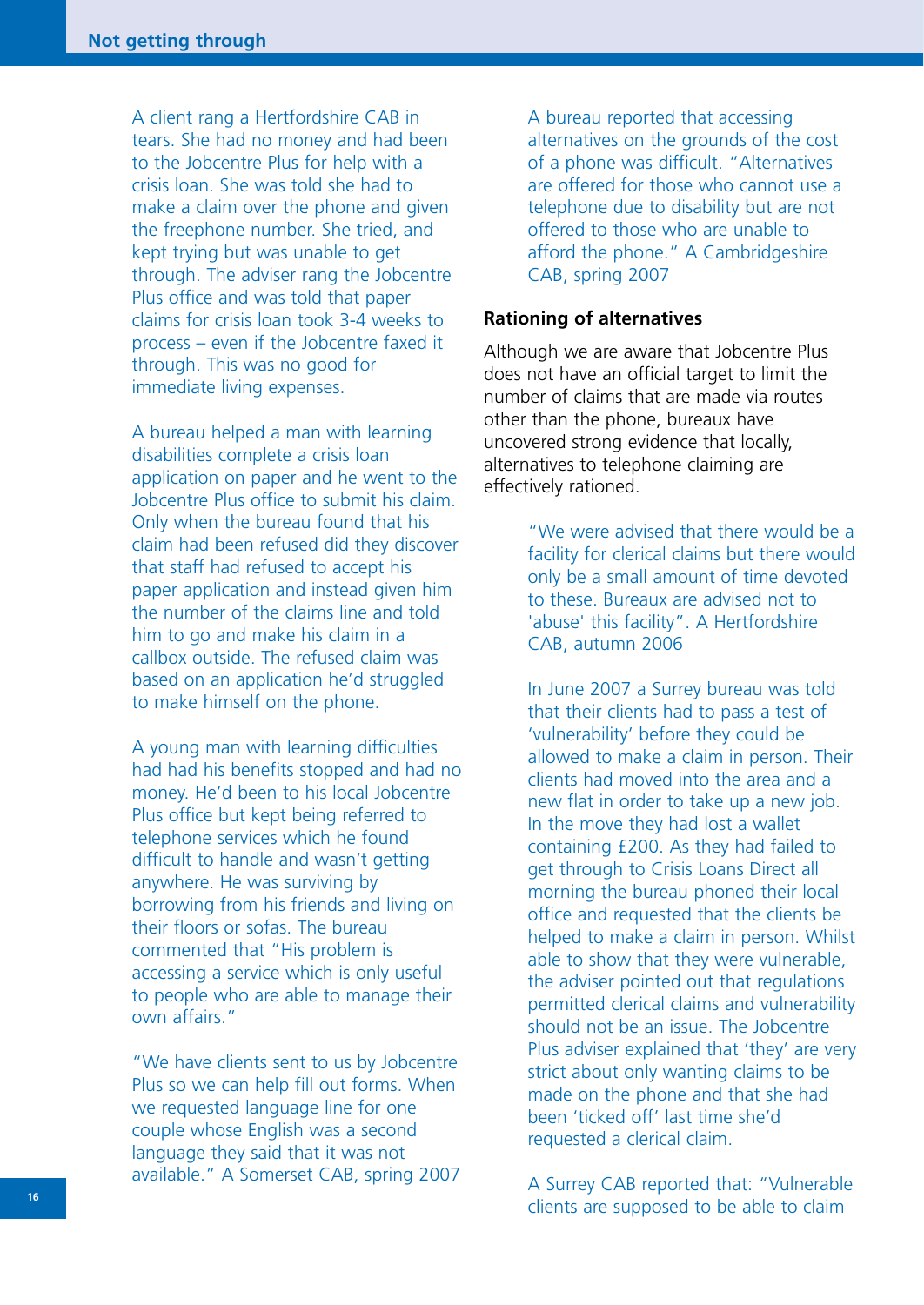crisis loans by a face-to-face interview if they can't use the phone. Jobcentre Plus have refused to book appointments although they are supposed to offer them. [The] Call Centre has refused to let bureaux initiate claims for clients who do not speak English. They say that an appropriately qualified speaker will be available when a client calls but this does not happen." Autumn 2006

# **Inadequate resources for alternatives to the telephone**

CAB evidence suggests that strategies used to cut footfall have been insufficiently discerning and many claimants in need of support are directed inappropriately to the phone or to their local CAB. Bureaux have always reported failings of benefit offices to help claimants with literacy problems instead sending them to bureaux. CAB evidence and advisers' comments suggest that they now seem even more likely to do this. Ninety six per cent of bureaux reported that getting help with form filling was either difficult to access or that they had had recent experience of clients being refused help.

> "The local Jobcentre Plus seem to see us (CAB) as their form filling outlet. They appear not to have any recognition of clients with mental health problems, learning disabilities, etc. There seems to be no provision for people who find using the phone difficult in the system any more. Jobcentre users are told to come to the bureau even when we are closed and often have been given inappropriate forms." A Cumbrian CAB, spring 2007

A bureau in Yorkshire received a letter from their Jobcentre Plus office confirming that staff should be offering face-to-face interviews for crisis loans. Less that a month later the bureau had a client sent to them for help claiming benefit and a crisis loan.

#### **2.4 Delays and administrative problems**

Severe delays have continued to affect thousands of claimants. When the new model was rolled out there were widespread delays at all stages of the process – in getting through to make the initial claim; in getting the callback to complete the claim and in getting a date for interview. More recently delays have tended to concentrate at the processing stage. For example:

> A Hertfordshire woman was left trying to support herself and her three children on just her child tax credit and child benefit for more than eight months. She was in arrears with her rent and council tax and had other debts accumulating. She was unable to work after injuring her back, and had applied for income support and incapacity benefit. She told the CAB adviser that she had sent Jobcentre Plus all the documents they had requested, and they could not explain the delay. The client was threatened with court action by her landlord and the local authority and was finding the whole situation extremely stressful.

#### **Prevalence of delays**

Despite being assured that the rollout of the new Jobcentre Plus network would not result

#### **Figure 6: Delays in receiving benefit payments**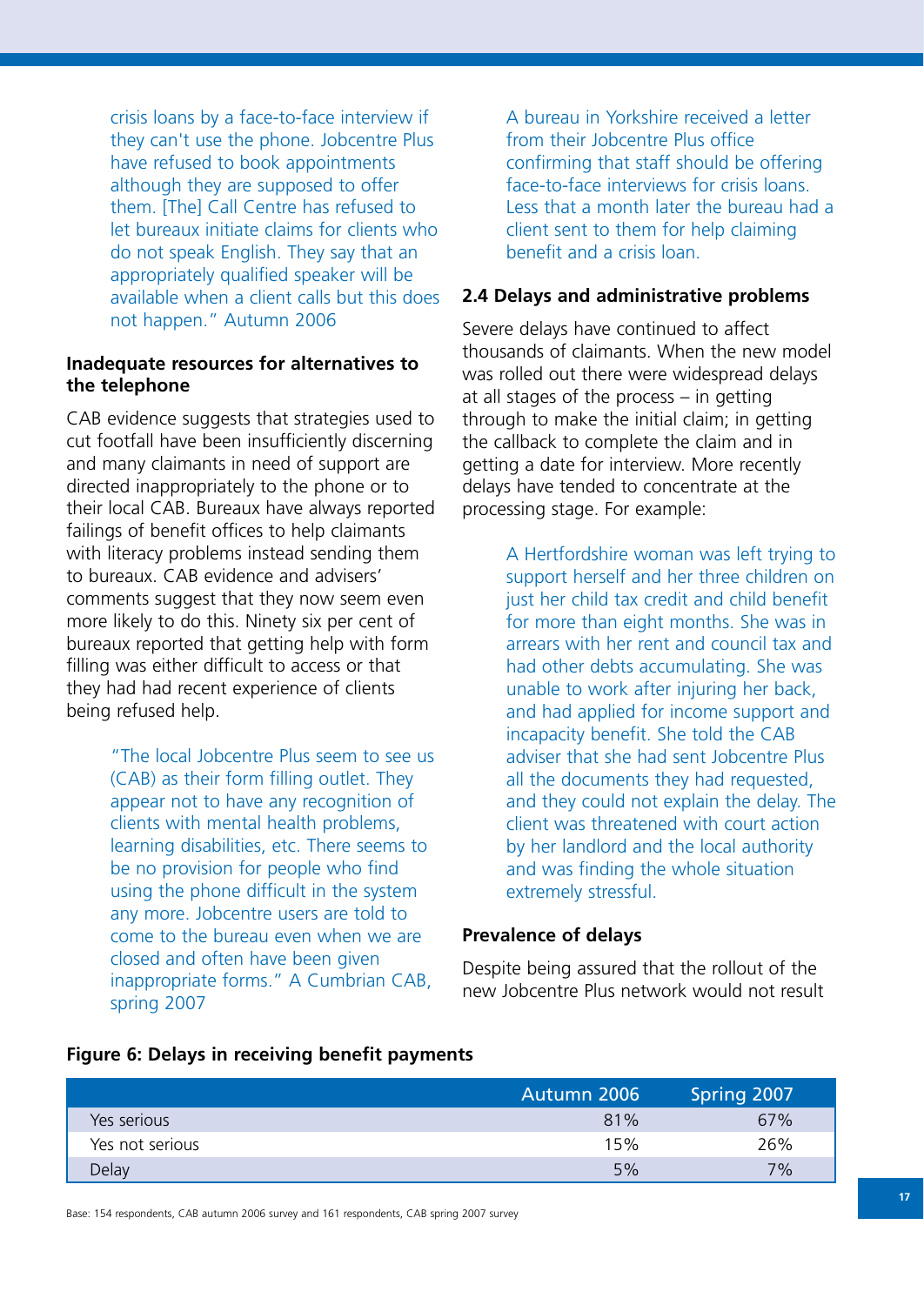in a fall in services to customers, claimants have seen year on year increases in benefit processing times. As a result in April 2006 they introduced a new target for measuring average actual clearance times for processing benefit claims. Targets were:

- incapacity benefit  $(IB) 18$  days
- income support  $(IS) 11$  days
- $\Box$  jobseekers allowance (JSA) 12 days

Jobcentre Plus met the incapacity benefit processing target from the outset, did not meet the income support target until December 2006, and has yet to meet the jobseeker's allowance target. Jobcentre Plus' own figures show that in some areas throughout 2006, districts were taking an average of five weeks to process claims.

The number of bureaux reporting delays in benefit processing is worryingly high, although there has been a small decrease in the proportion of delays which are classed as "serious" (see figure 6). In the first survey a quarter or less told us that benefits were being processed with the target times of 11, 12 or 18 days. Twenty four bureaux told us that processing of income support typically

took more than four weeks and most of these reported that six to eight weeks was common.

In September 2006, the average official processing time for income support nationally was 11.9 days but ranged from 9.5 days in Wales to 18.2 days in the east of England. Within the East Region itself, many districts took much longer than 18 days on average to process income support claims. Bury St Edmunds district met the 11 day average processing target in February but prior to that – between April 2006 and January 2007, its average time was 24 days!

National average processing times disguise substantial regional and district variations (see figure 7). Whilst Jobcentre Plus has been meeting its target processing time for income support since December 2006, in April there were still 16 districts who were not meeting this target.

In March 2007, the national average processing time for income support had fallen to 8.9 days but in May had risen again to 9.83 days. In March the East Region met the target average processing time for the first time in the business year but still failed miserably in a



**Figure 7: Time taken to process income support by district September – May 2007**

Source: Jobcentre Plus average actual clearance time performance against target, Jobcentre Plus website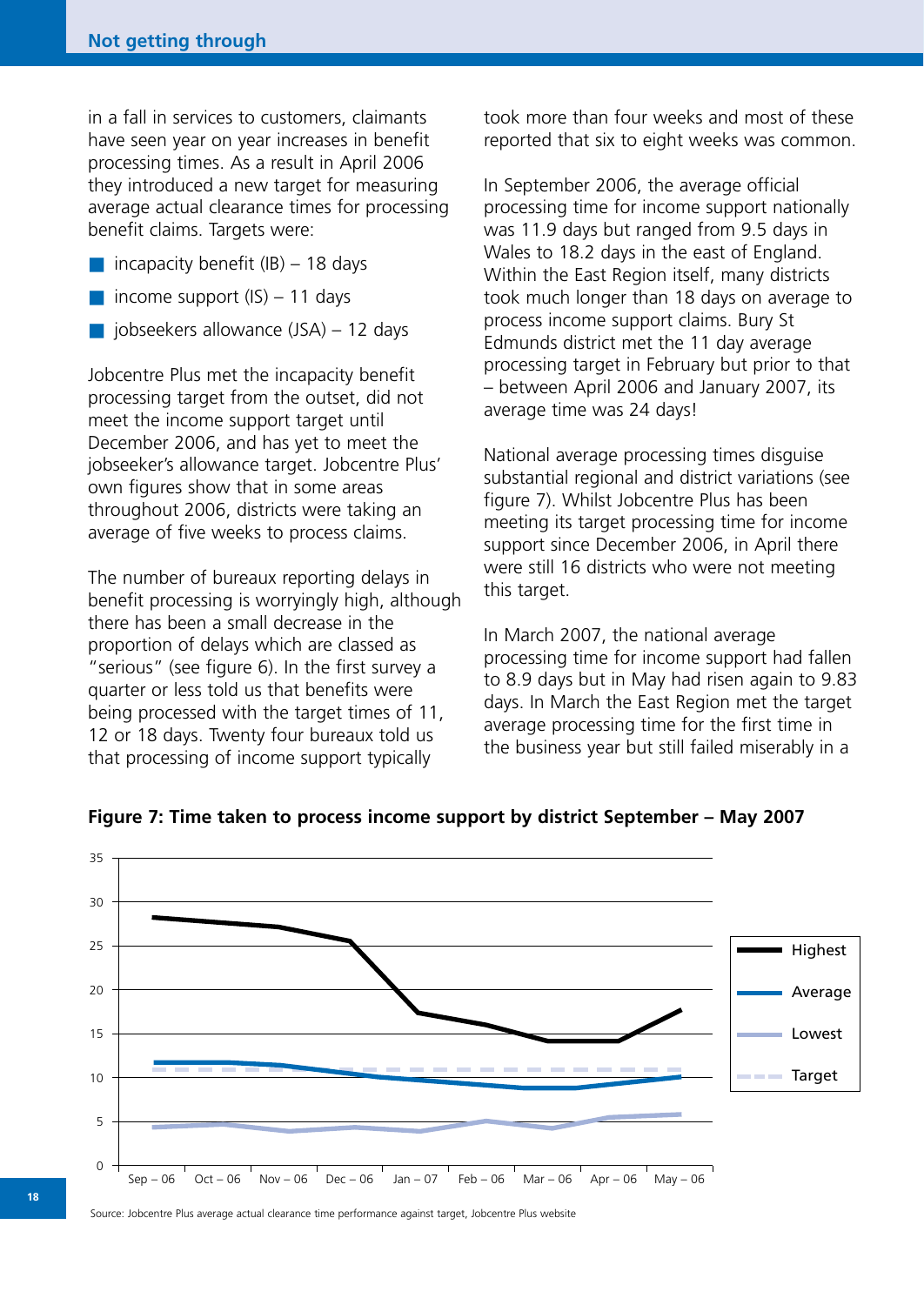number of their districts, which have consistently been the worst performing areas.

The official processing times may not reflect the time claimants have been waiting to receive benefit following their initial claim. For income support the clock doesn't start ticking until all the necessary evidence has been received from the claimant.

# **The major causes of delay**

Evidence and comments in our Autumn 2006 survey suggested that some of the long delays experienced by CAB clients result from missing information clients were unaware that Jobcentre Plus was waiting for. Our second survey gave us the opportunity to ask further details about the causes of delays (see figure 8).

The most common other causes of delay mentioned were:

- communication problems between departments
- telephone difficulties
- processing backlogs
- short-staffing and short opening hours
- conflicting and inconsistent advice.

A woman suffering from severe mobility problems had to wait fourteen weeks for her benefits to be paid. She had to use her disability living allowance for every day expenses but began to run into debt. Jobcentre Plus had helped her complete the application at home but then she'd heard nothing. The bureau

was told that her claim had been passed from incapacity benefit to income support and they were awaiting a medical certificate. The client was totally unaware that they had been waiting for her to provide this.

A young woman suffering epilepsy had been asked to submit her payslips with her JSA claim. Her last one had been lost and as requested, she'd submitted a letter from her employer to the local office. She heard nothing more about her claim and only when she phoned to chase it was she told that the letter had not been received by the processing centre. They advised that despite it being their fault, she would have to get another one. The processing officer told the CAB the same thing and only when the adviser tried to escalate the case did they manage to agree that Jobcentre Plus would contact the employer direct.

## **Hardship caused by delay**

In areas where average processing times are well above the targets (see figure 7), hardship faced by claimants waiting for money is inevitably very serious. Bureaux encounter many cases of people waiting weeks for money to come through, getting into arrears with rent and council tax and unable to make ends meet.

> In Peterborough where income support processing times during 2006/07 were on average taking three and a half weeks, one family had to stay with friends in cramped conditions. The father

#### **Figure 8: Most common causes of delay spring 2007**

| Papers lost by Jobcentre Plus                                   | 62% |
|-----------------------------------------------------------------|-----|
| Poor communication about what evidence was required             | 58% |
| Claimant fails to provide all the evidence to support the claim | 45% |
| Not clear                                                       | 39% |
| Other                                                           | 41% |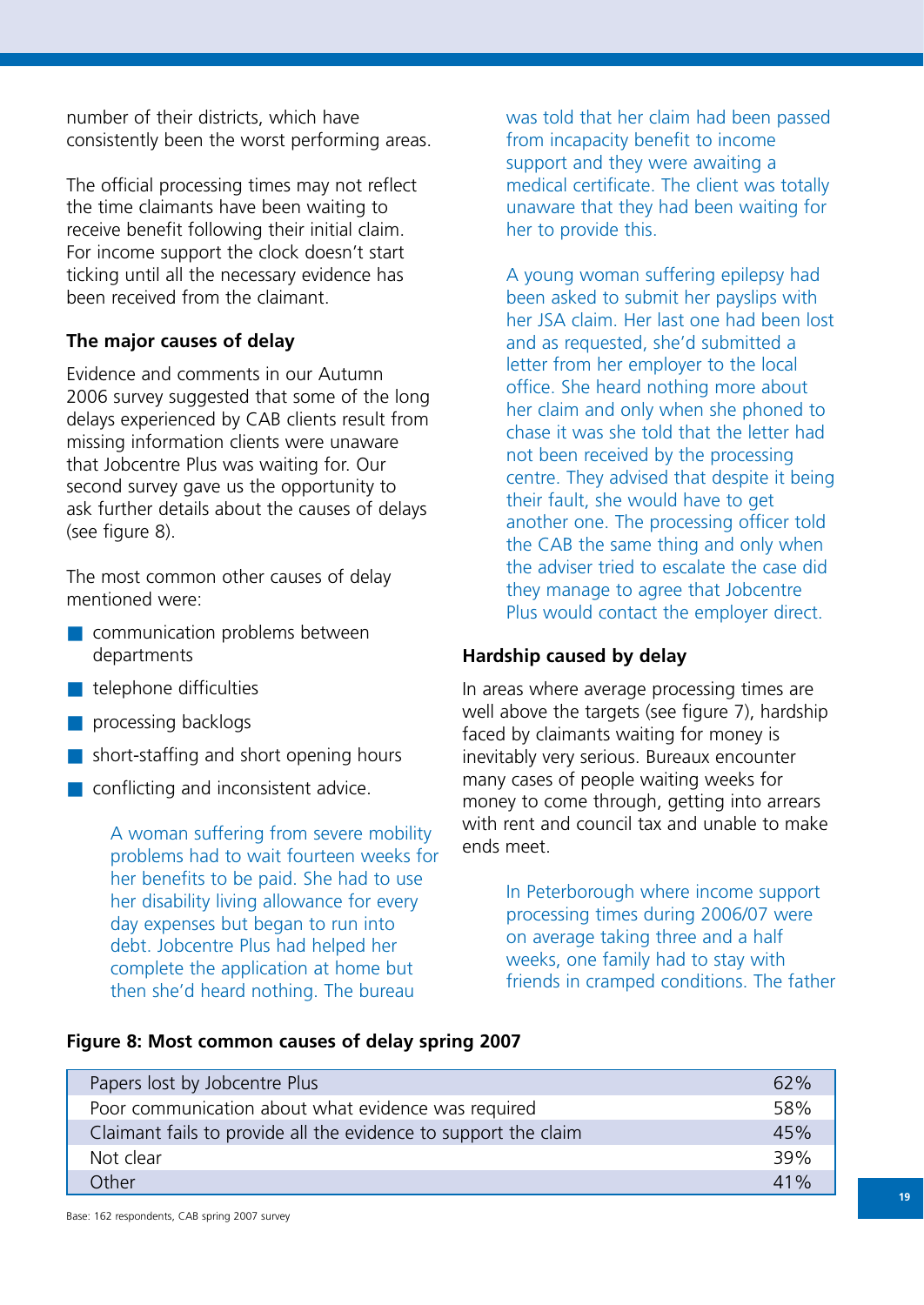## **Figure 9: Options that are not offered at all**

|                  | Autumn 2006 | Spring 2007 |
|------------------|-------------|-------------|
| Crisis Ioans     | 32%         | 27%         |
| Interim payments | 56%         | 53%         |
| Any advice       | 37%         | 46%         |

Base: 125 respondents, CAB autumn 2006 survey and 161 claimants, CAB spring 2007 survey

could not work due to illness and they had to wait for over three months for any benefit payment.

In Basildon, the fourth slowest district for benefit processing in 2006/07 a CAB reported a family whose delayed benefit payments resulted in him facing rent and council tax arrears. He had received a court summons regarding his council tax even though he was entitled to full benefit.

There is no evidence to suggest Jobcentre Plus put any systems in place to help claimants during the months they were unable to process benefits to target times. Almost half of bureaux reported that clients facing long benefit delays were often not offered any further advice at all. For example:

> A single, unemployed man with four dependent children visited a CAB when he was denied an interim payment while his income support claim was being processed. The CAB money adviser was in no doubt that he would be entitled to the payment. Instead he was given a crisis loan, which he had to repay at £18 a week – a considerable dent in the family's disposable income. The client and his family had to rely on food vouchers from social services while his claim was being sorted out.

Where advice was offered to claimants, they were most likely to be:

- advised to seek help from their local CAB (57 per cent)
- advised to apply for a crisis loan (31 per cent).

Base: 161 respondents, CAB spring 2007 survey

Inadequate liaison arrangements with bureaux and ineffective numbers for contacting benefit processing centres often meant they were ill equipped to help. Sending claimants to bureaux for support appeared therefore to stem less from a desire to help clients and more from a desire to pass the buck.

Benefit processing delays have played a part in increasing the demand for crisis loans. In 2005/06, 35 per cent of crisis loans were given as alignment payments for general living costs.<sup>28</sup> We have for some time argued that the crisis loan scheme should not be used to support delays in making decisions on applications for income support and other benefits. Following the recognition by Jobcentre Plus of the need to reduce inappropriate use of crisis loans we hope for a swift improvement in practice.<sup>29</sup>

In the next section we examine how successful liaison has been between Jobcentre Plus and bureaux over the last year.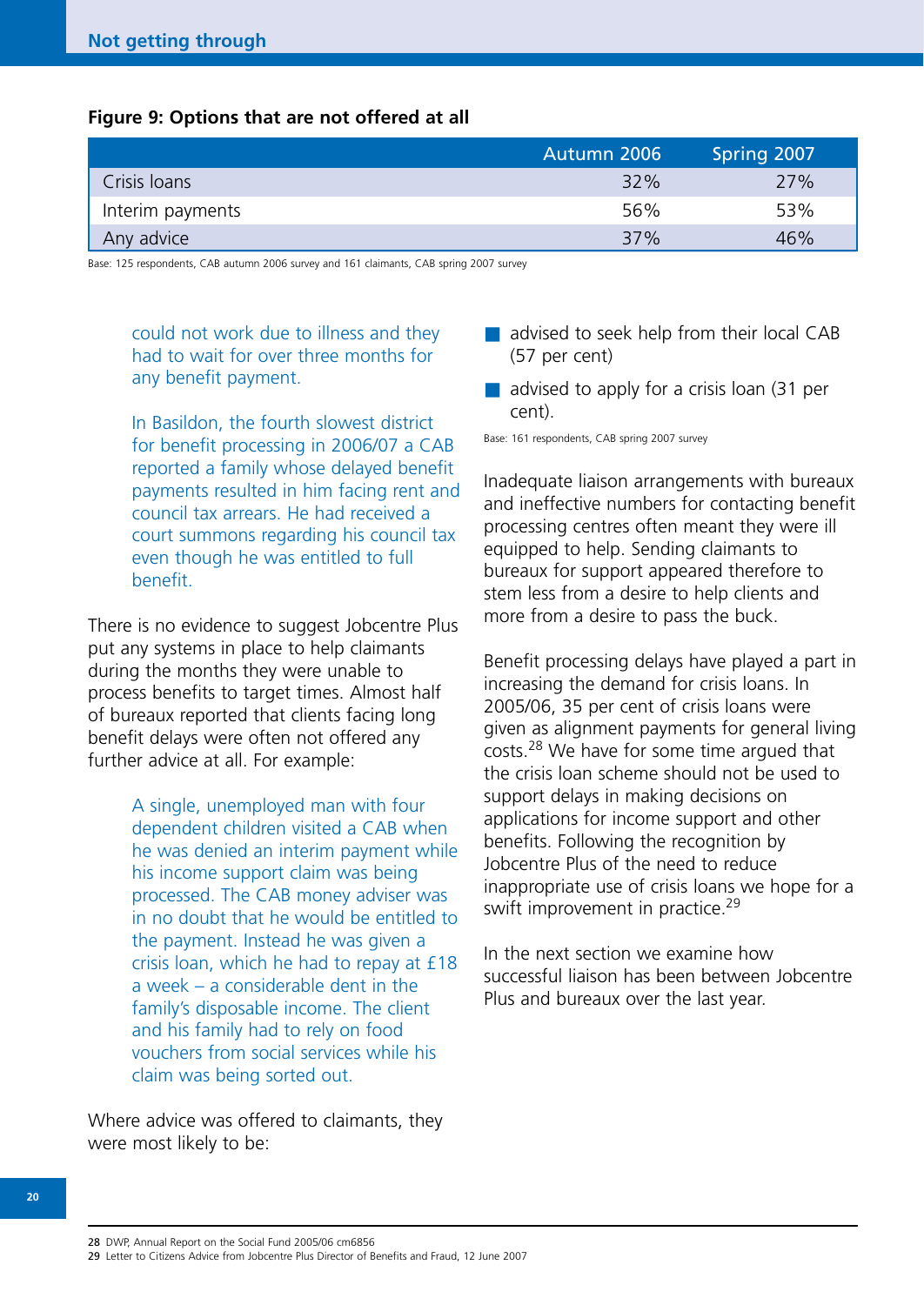# **Section 3: Liaison between Jobcentre Plus and Citizens Advice Bureaux**

In order to be able to effectively help clients it is vital that bureaux have good liaison arrangements with Jobcentre Plus offices. Advisers must have good access to processing centres to progress claims; contacts at management level to escalate problems where necessary; regular liaison at district level with representatives from the district, and both the contact and processing centres.

Bureau advisers have a lot to contribute to consultations on necessary changes to Jobcentre Plus services, both from their clients' experiences and their own experience of supporting clients in dealing with Jobcentre Plus. Without their input Jobcentre Plus risks losing the voice of the most vulnerable claimants in the design of their services. Liaison at both national and local level must deliver:

- $\blacksquare$  a well-defined formal relationship, with named contacts
- $\blacksquare$  agreed escalation routes for advice work, referral protocols and data sharing arrangements
- a mechanism for discussing in advance proposals for significant service changes, and evaluating the potential impact of changes on vulnerable groups and on business volume.

# **3.1 Maintaining a formal relationship**

In a survey of bureaux liaison in 2004, we found that just over half (54 per cent) had regular liaison with Jobcentre Plus. In September 2004 Citizens Advice and Jobcentre Plus jointly produced a good practice guide to local liaison to promote the benefits of working together at a local level. Less than two years later, further restructuring saw the introduction in April 2006 of external relations managers in every Jobcentre Plus

District. Our autumn survey found that just under half of bureaux (47 per cent) reported that they had regular liaison with Jobcentre Plus. Of the bureaux that had regular liaison, it was most common for them to meet quarterly with their local office officials (40 per cent) and with district office representatives on an ad hoc basis (36 per cent). Fourteen bureaux reported meeting with their district offices quarterly. Only 17 bureaux reported ever meeting with representatives of benefit processing teams, 12 of those met on a quarterly basis.

In autumn 2006, Jobcentre Plus nationally went further than *encouraging* districts, to *committing* them to set up liaison in their areas. They went as far as to say that they would ensure that that all regular and formal local liaison would be in place by the end of November 2006. "The nature of these arrangements varies: for example, some districts hold meetings more frequently than others but our expectation is that all will meet local needs. "<sup>30</sup>

Our second survey found only a small rise in the overall liaison with 49 per cent reporting that they met regularly with Jobcentre Plus. Thirty per cent reported meetings had started in the previous six months. Many bureaux reported that liaison had or was about to restart after a year or more of little formal contact.

# **The value of positive liaison arrangements**

It is clear from the comments provided by bureaux in both surveys that the reorganisation of Jobcentre Plus services resulted in a break down on many liaison relationships – often just at a time when it was most necessary. Where relationships had been renewed, bureaux were more likely to report a positive view of Jobcentre Plus, even when delays and telephone problems were still causing their clients problems.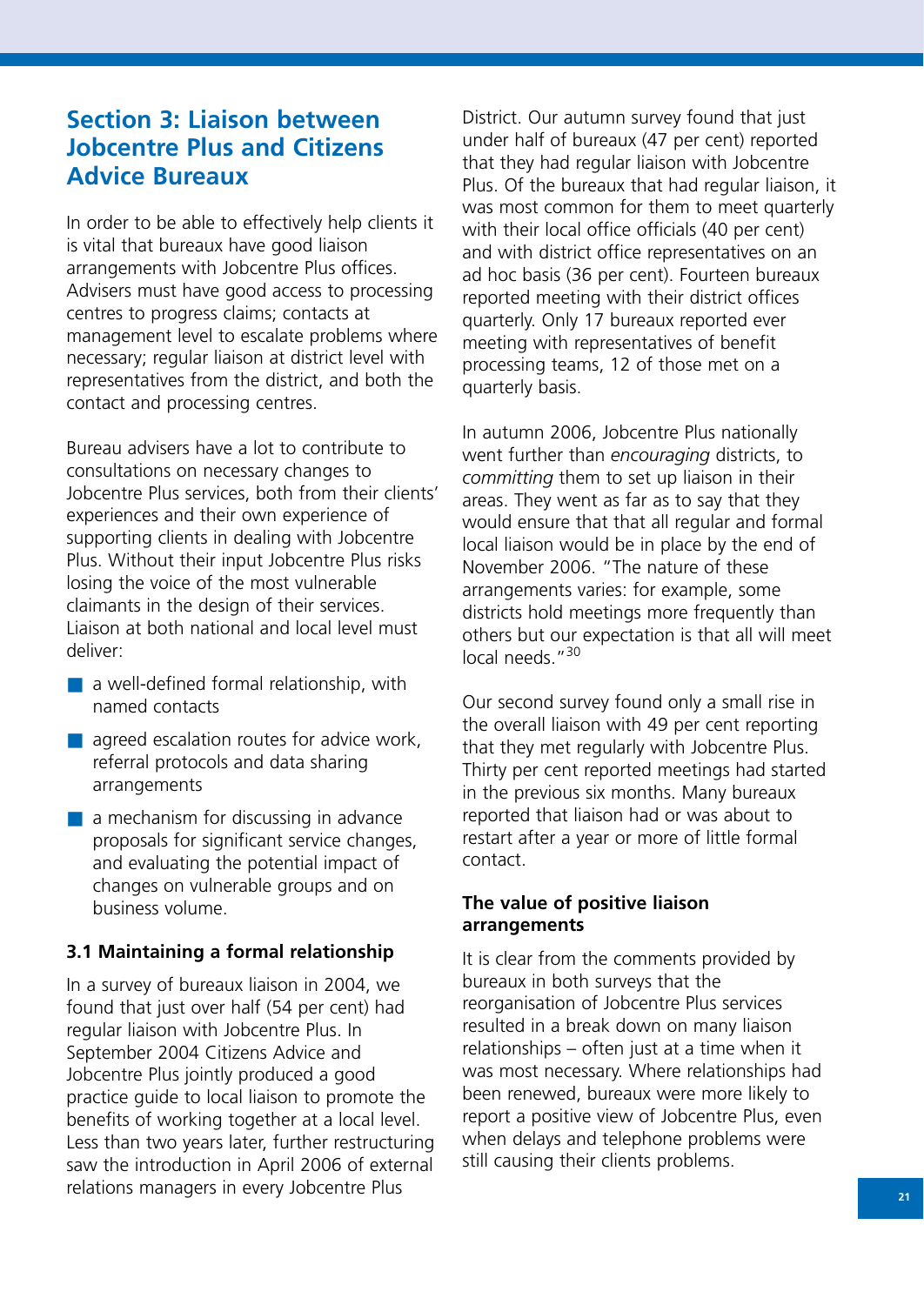A bureau in Wales who had seen major processing delays at the end of 2005 reported that: "although there are still delays in some benefit areas there has been some improvement particularly since our North Wales local liaison has developed."

"We have a very good working relationship with our local Jobcentre Plus office. If clients say that they have had poor service we contact the front line customer service manager and flag it up ASAP. This has resulted in some staff retraining. We also have had some very positive experiences with the customer management system particularly with vulnerable clients who are rung back at the CAB at a pre arranged time. CMS staff have given their name and direct contact numbers to us even though they state they are not allowed to do this." A Leicestershire CAB, autumn 2006

West Berkshire CAB was so agitated by the poor service from Jobcentre Plus, they wrote a report, contacted their MPs and met with the then Work and Pensions Minister Jim Murphy MP. Following a renewed liaison relationship with Jobcentre Plus they set up exchange visits. The manager and deputy manager of Newbury Jobcentre Plus visited West Berkshire CAB. The CAB commented that "It was a good opportunity for our advisers to meet them and for them to find out more about how we work. CAB staff had visited Newbury Jobcentre Plus last November so this was a return visit."

#### **Weaknesses in liaison arrangements**

The degree of the satisfaction with new liaison arrangements was varied. Some bureaux,

concerned about the depth of commitment having spent months pressing for meetings, were suddenly invited to meetings at very short notice. They had no opportunity to contribute to the agenda let alone the aims and objectives.

> "Staff at liaison level appear to have been instructed to operate liaison but don't seem to give it much priority. As processing is driven more and more by standard operating models the staff seem to have less and less authority to work around these even when it is the standard models that are causing problems. Meetings are arranged but rearranged/cancelled, follow up action is promised but does not happen." A Surrey CAB, spring 2007

> "Liaison is just marketing of their products, this bureau does not attend as it has now lost its usefulness." A Hampshire CAB, spring 2007

It is clear that further work needs to be done in specific areas to follow up why meetings are not taking place and to ensure that where they do exist that all the relevant parties are invited to contribute and participate in setting the agenda.

> "Meetings stopped about three years ago. We have been in touch with the external relations manager but they feel they will not be in a position to re-start liaison meetings until 2008." A Hampshire CAB, spring 2007

"Used to have a meeting with local Jobcentre, but although requested by us to continue this has now stopped. Main

#### **Figure 10:**

|                          | Winter 2004 | Autumn 2006 | Spring 2007 |
|--------------------------|-------------|-------------|-------------|
| CAB with regular liaison | 54%         | 47%         | 49%         |
|                          |             |             |             |

Base: 200 respondents, winter 2004, 123 respondants, autumn 2004, 161 respondents, spring 2007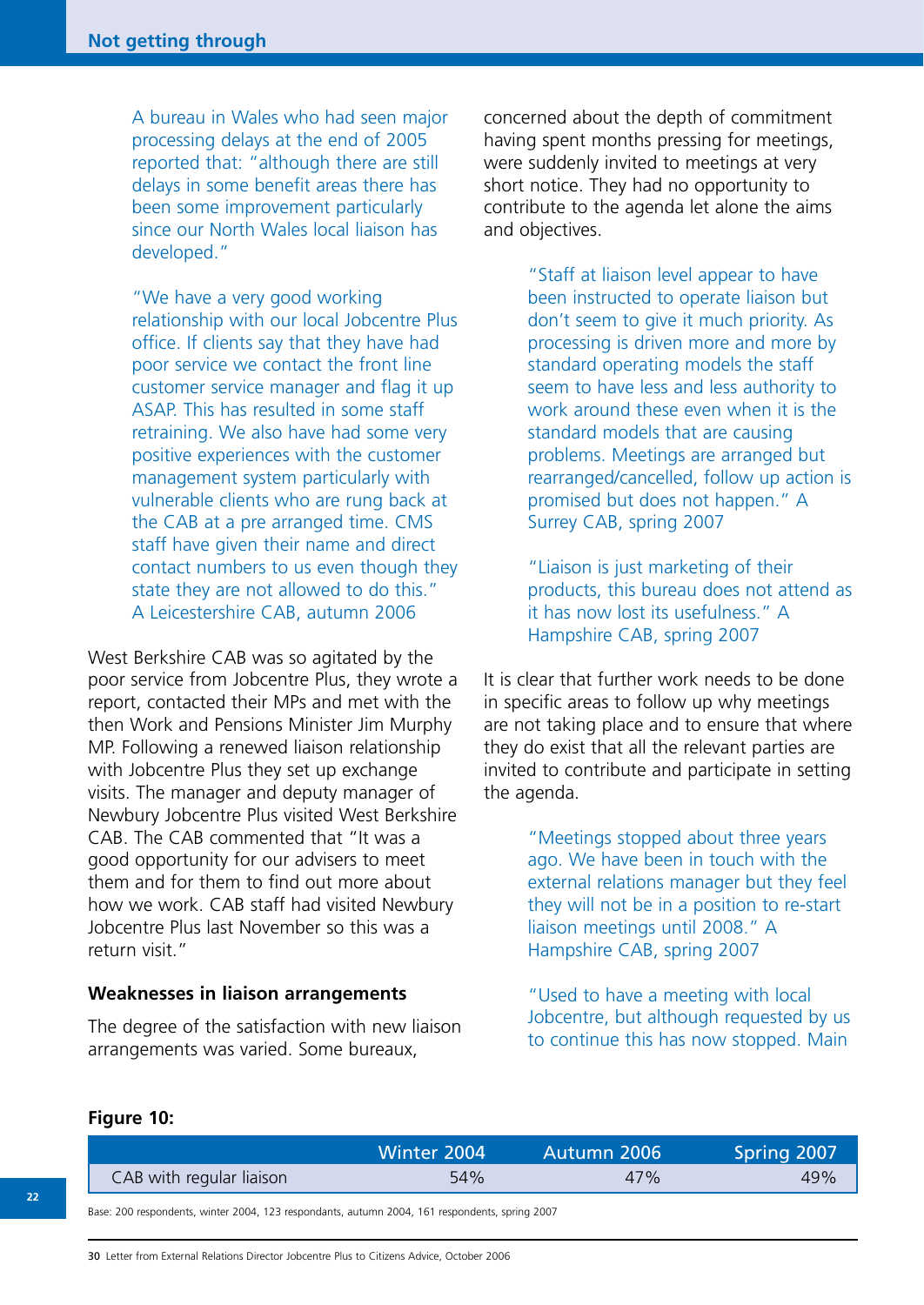agency in York did set up a meeting but only once." A Yorkshire CAB, spring 2007

It is clear that the 'how' of liaison is vitally important. Partnership working must start with jointly discussing and drawing up aims and objectives and terms of reference. Officials involved must have the power to make decisions and ensure that discussions are more than just information exchange. In North Wales the structure and frequency of meetings changed without the agreement of bureaux who do not feel able to support the new frequency. One bureau reported that they will no longer attend, making it clear that the issues need resolving for the benefit of both organisations. In other Jobcentre Plus regions, East and Yorks and Humber, joint protocols for working together have already been discussed and drawn up.

We are currently developing a partnership agreement to set out a national commitment to improve links between Jobcentre Plus and the Citizens Advice service in England and Wales. We hope that one of the agreed outcomes will be to ensure more effective working arrangements in each Jobcentre Plus district in a way that suits them, whilst following a model of best practice.

## **3.2 Agreed contact routes for resolving client problems**

## *The value of appropriate contact arrangements*

Bureaux with direct dial numbers to processing departments were able to intervene on the client's behalf. This meant claims could be processed faster, directly helping Jobcentre Plus meet their processing targets as well as alleviating hardship for their clients. The following cases show the value of CAB involvement, and the need for direct contact with the processing centres.

> A woman suffering from mental health problems had been waiting several

weeks for her IS/IB claim to be processed and been told several times by Jobcentre Plus that it would be processed 'soon'. After four weeks she sought help from her local CAB who chased the claim and requested an interim payment. Within 48 hours she had received a giro payment worth four weeks money.

A man with severe mental health problems had been sleeping rough for five weeks. His benefits had suddenly stopped and he hadn't eaten for two days. Neither he, nor the bureau could get through to Crisis Loans Direct despite many attempts. The message suggested trying at a later time but he was running close to the 2.30pm deadline after which no payments will be made. With the bureau's persuasion the local Jobcentre Plus office contacted the crisis loan office call centre on their direct line and got someone to ring the bureau so client's claim could be submitted and paid that day.

Jobcentre Plus has committed to ensure that all benefit delivery centres provide bureaux with a direct dial number for escalating problems. This would be staffed by more experienced benefit processors who that in most cases the enquiry will be able to be resolved there and then. Whilst this commitment is very welcome, it is clear from our survey results that there is much more work to be done to ensure that this actually happens in practice.

Less than a quarter of bureaux in our autumn survey reported that they had effective direct dial numbers to get through to Jobcentre Plus staff in processing centres. In addition 56 per cent reported that although they had direct contact numbers they often could not get through on them. The percentage of bureaux with effective direct dial numbers had marginally increased in the second survey but the majority were still without them (see figure 11).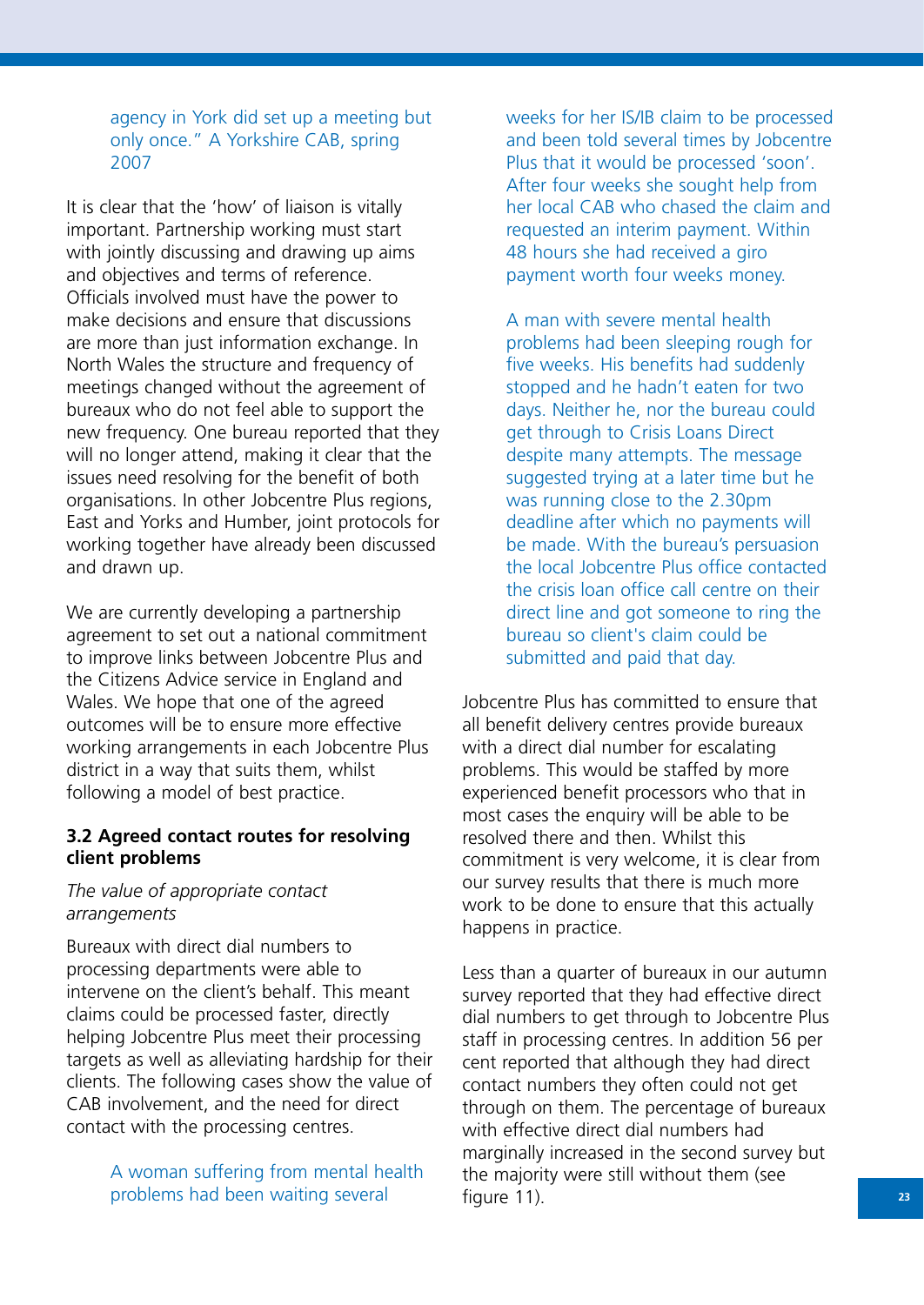#### **Figure 11**

|                                                                                          | Autumn 2006 | Spring 2007 |
|------------------------------------------------------------------------------------------|-------------|-------------|
| Have up to date contact numbers for benefits<br>processing department and we got through | 22%         | 26%         |
| Have up to date numbers, but we often<br>can't get through                               | 56%         | 53%         |
| Have no up to date numbers for<br>benefits processing department                         | 22%         | 71%         |

Base: 133 respondents, CAB autumn 2006 survey and 162 respondents, CAB spring 2007 survey

The absence of correct contact details is particularly frustrating and time-consuming for bureaux. For example:

> "We only have 0845 numbers for us to use, the staff manning these lines have told us that they have been instructed not to give out any other numbers to bureaux or other organisations." A Hertfordshire CAB, spring 2007

"They email and send new phone numbers and contact details – safe for them to do this as the numbers are pretty useless." A Buckinghamshire CAB, autumn 2006

"Overall, the service to clients is appalling. We as a bureau have been assured, once we involved the local MPs, things are being re-organised. They even gave us direct telephone numbers to contact should we experience difficulty with the public line number. None of them work." A London CAB, spring 2007

The numbers bureaux had for escalating cases were predominately within the districts rather than the benefit processing departments. The staff they contacted would then contact staff in the benefit processing centre who would call the CAB advisers. This was an effective but unnecessarily long route to resolution.

"We feel that our contact at management level is excellent, and we are fortunate in that the manager at Newbury is prepared to intervene on our behalf. We continue to have problems contacting Canterbury benefit delivery centre." A Berkshire CAB, spring 2007

"Advisers have called telephone numbers previously given by Jobcentre Plus and been referred through five or six different telephone numbers, without being able to resolve a matter. In these instances we have spoken to the Communication officer, who has arranged for the relevant office to call back." A Hampshire CAB, spring 2007

Where bureaux did have arrangements for contacting benefit delivery centres they found they were difficult to manage as they were sometimes subject to frequent change or the staff answering were not expecting calls from advisers.

> "The bureau was provided with direct line numbers of officers in the various departments. However, whenever we contact any of the officers, they are very rude and start questioning as to how we got the number and why are we calling or, why can't the customer contact them directly." A London CAB, spring 2007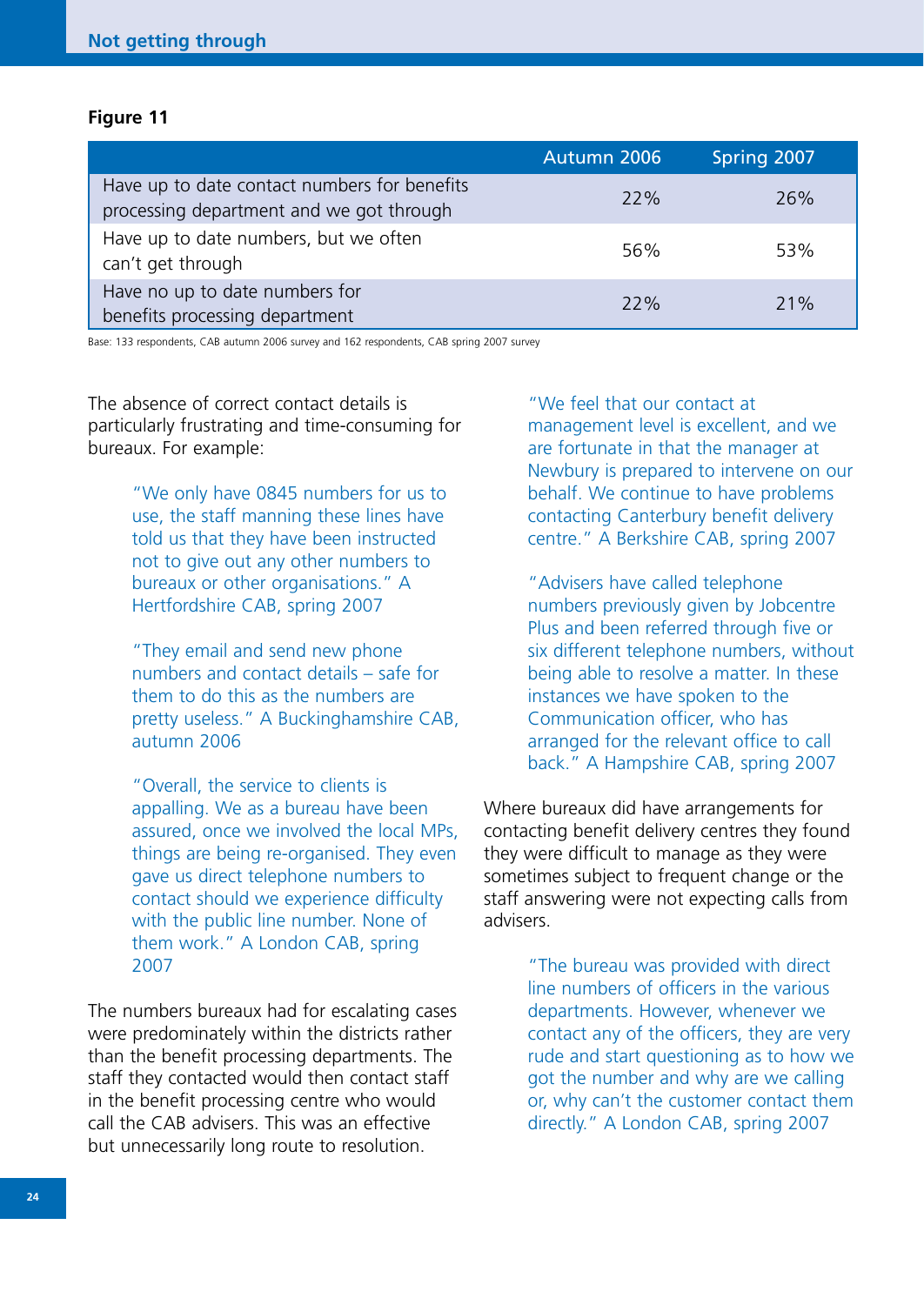"Jobcentre Plus management has deluged us with escalation numbers, and these kept changing, which caused confusion. These mostly work but we have just had an incident where the benefit delivery centre person resented our phoning." A Hertfordshire CAB, spring 2007

# **3.3 Consultation mechanism**

In advance of the transformation programme, Jobcentre Plus promised to consult at district level with their local advice agencies on any planned changes to local services, including office closures. The extent to which this happened was variable. Some bureaux campaigned to keep offices open when they felt that replacement services would not prove adequate.

Only 29 per cent reported that their bureaux had been involved in consultation relating to the transition to Jobcentre Plus services in their area. Even fewer bureaux reported that they had been kept fully informed about the roll out of the customer management system and how changes to service delivery would affect both them as intermediaries and their clients directly:

- Only 16 per cent of bureaux reported that they had been fully informed.
- 52 per cent said that they had been partially informed of changes.
- A third said that they had not been informed at all.

Base: 123 respondents, CAB autumn 2006 survey

# **Section 4: Conclusions and recommendations**

The problems faced by Jobcentre Plus contact centres in the summer of 2005 have been recognised and well documented. The Government believe that as they are achieving their efficiency savings whilst meeting their customer service targets, rollout of Jobcentre Plus services has been largely successful. Such claims undermine the serious failure within some districts to meet customer service targets at all in 2005/06. They don't take account of the failure to meet benefit processing targets and persistent problems with crisis loans. Inadequate recognition has been given to the difficulties the new system poses for people unable to use the phone.

Over the last two years concern about the quality of benefit delivery has increased dramatically. Bureaux across England and Wales have written reports, and contacted their MPs highlighting the impact of the re-organisation on both their clients and their advice work. Thousands of families have been left without money for weeks at a time and struggled to get explanations for the delays in their claims as the phone systems were constantly engaged. Reductions in local level customer support has led to increased numbers seeking help from bureaux. Advice work is much harder and more resource intensive as advisers are also tied up in phone queues.

Despite DWP's commitment to maintaining customer service throughout the reorganisation process, bureaux in both surveys thought that service had got worse. CAB clients are not necessarily representative of the whole of the Jobcentre Plus customer group. This makes these findings even more serious as bureaux are much more likely to represent Jobcentre Plus' most vulnerable customers.

The improvements in benefit processing times over the last year are very welcome but the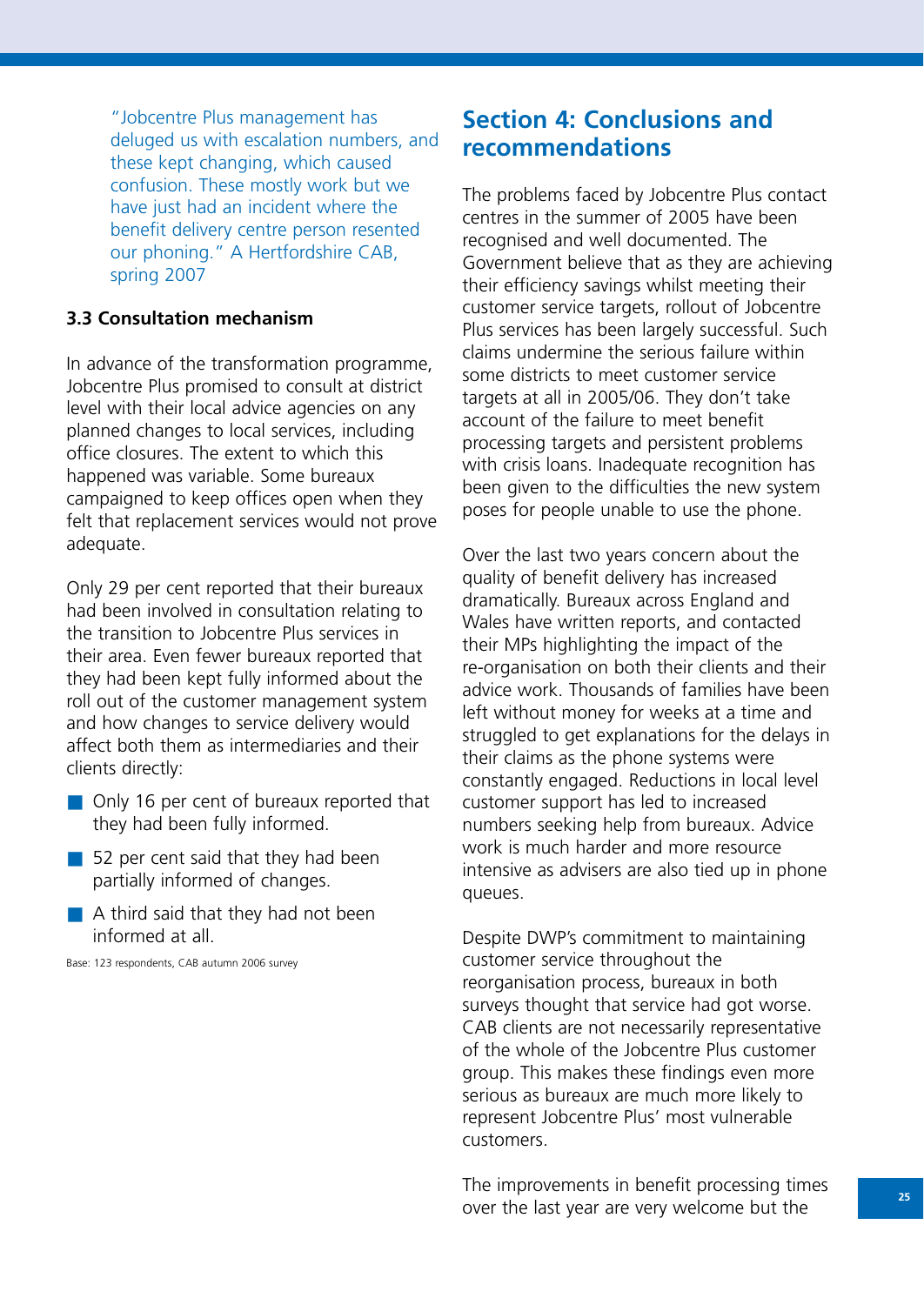range of average processing times across regions and districts as well as for individual cases is still quite large. Bureaux advisers express concerns that claimants with more complicated circumstances, or who are less able to deal with their claim, may suffer the longest processing times.

Vulnerable groups have been failed by the new model which has had such a focus on delivery by telephone. There appears to be insufficient mechanisms to routinely monitor and evaluate the extent of exclusion and poor service to those for whom the telephone is inappropriate. Jobcentre Plus has now carried out an evaluation exercise looking at the impact on their customers of introducing telephone services. This was a commitment in their Disability Action Plan and though very welcome, in our view, appears very late in the day. We hope that the introduction of the diversity impact assessment tool will ensure that future changes to service delivery will recognise the potential impact on vulnerable claimants in advance of implementation.

Access to the crisis loan claims line was of greatest concern to bureaux surveyed. We welcome the announcement of the Improvement Plan, and hope it will result in improved access. We will continue to monitor progress. Though introducing telephone claims has resulted in higher numbers of crisis loans being awarded, there is insufficient information at present to judge whether these are meeting previously unmet need. Are the most vulnerable groups being excluded through a combination of being refused an alternative means of applying and an inability to get through by phone? Does the system favour applicants who can use a landline in their own home?

Our recommendations cover four areas where further work needs to be done:

- 1. Immediate short-term measures to improve customer service before completion of roll-out in March 2008.
- 2. Improving service quality for vulnerable groups.
- 3. Improving access to crisis loans.
- 4. Improved liaison between Jobcentre Plus and advice agencies.

## **1. The rollout of the standard operating model is not due for completion until March 2008. In the interim we recommend that:**

- Jobcentre Plus provide extra short term resource in areas where telephone access to benefit processing departments is difficult, giving claimants and advisers an option to make contact by email.
- resources are provided to Citizens Advice Bureaux and other advice agencies to back up the extra support they are providing for claimants during the final stages of roll out. This could be provided by six month funding contracts for advice agencies in the last areas to be rolled out.
- $\blacksquare$  there is a review and publication of more performance and other information. This should include an analysis of telephone problems at benefit delivery centres.

# **2. Improving service quality for vulnerable groups**

■ Jobcentre Plus must make an assessment on the proportion of its customers that will not be able to deal with a telephone service. Following this assessment, Jobcentre Plus must demonstrate that this proportion of new claims is being dealt with via face-to-face or on paper. A figure of ten per cent has often been used as an estimated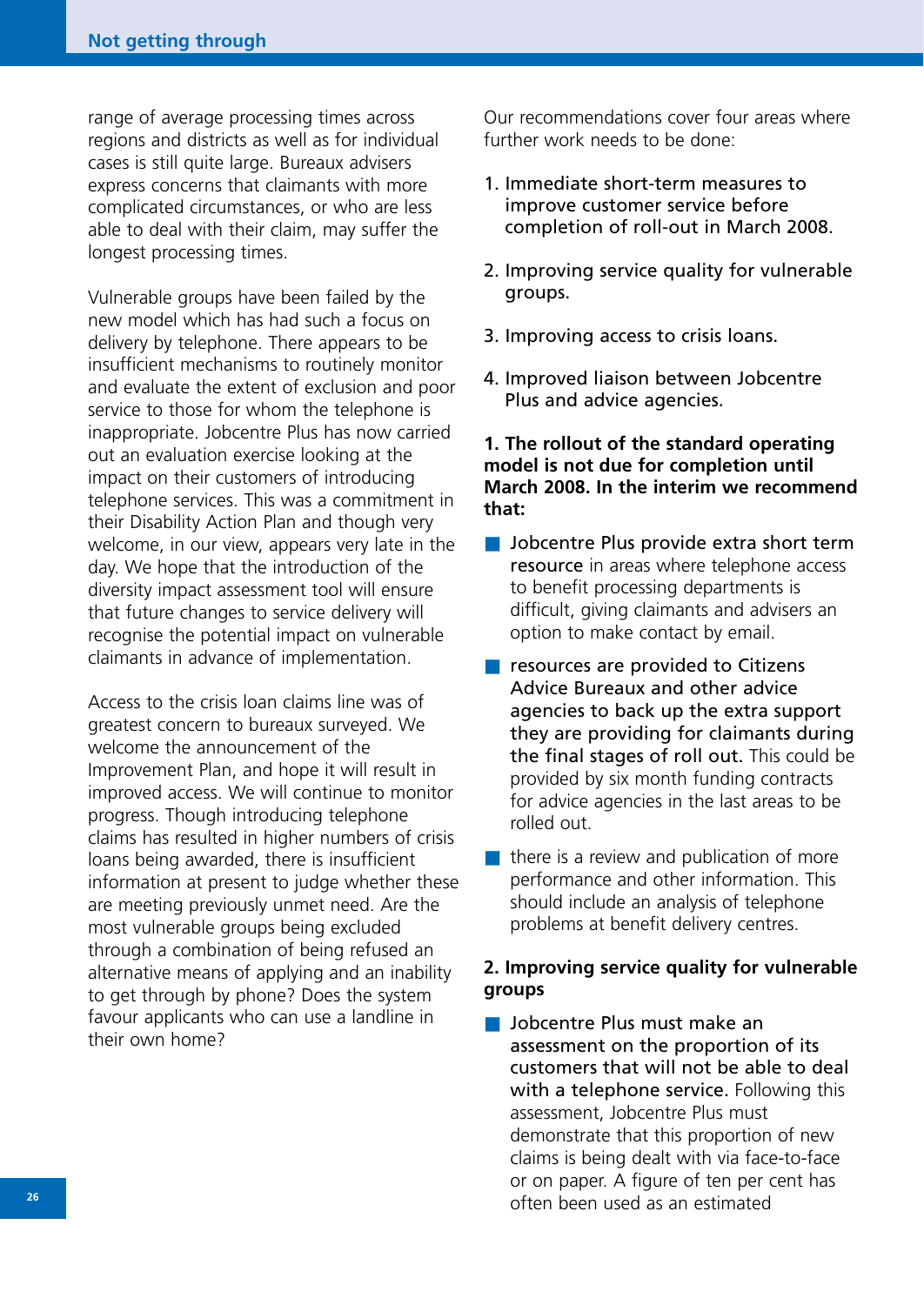proportion of customers who need an alternative. In the interim Jobcentre Plus should use this figure to allocate their resources.

- The standard operating model should be amended and local resources increased to assume face-to-face as the usual route for claiming benefits for certain groups of people. Scripts, guidance and training should reflect this to ensure that alternative claim routes are easy to access. The current script guidance for contact centre staff only mentions deaf claimants (see section1) as likely to need an alternative to the telephone. The purpose of the guidance should be to equip advisers to spot those with more complex needs that are more difficult to recognise over the telephone, such as various mental health problems.
- Jobcentre Plus should ensure that the initial phone message makes it clear that calls to their 0800 number from mobile phones will not be free. It should tell customers that they can request a call back. Staff should also routinely offer call backs to mobile phone users.
- We recommend Jobcentre Plus undertake an analysis of the benefit claims that are processed outside the average processing times. This should look at whether particular claimant groups are more subject to benefit delays than others. It should also provide analysis of the causes of delay in relation to complexities in the case – such as right to reside cases.
- $\blacksquare$  Review the criteria for assessing performance against the customer service target. The criteria must fully reflect the new service delivery model. It must assess the service provided outside the standard operating model – such as service by the local office when claimants without appointments drop in for help. Mystery shopping scenarios must include

provision for claimants unable to use the telephone.

■ The Disability Action Plan commits to undertaking a publicity campaign to publicise alternative methods of contacting Jobcentre Plus. This campaign should extend beyond Jobcentre Plus. We recommend that all customer representative groups be written to, to highlight the services available for claimants unable to use the phone.

#### **3. Access to crisis loans**

- We recommend the Jobcentre Plus undertake an analysis of crisis loan applications to assess whether telephone claiming disadvantaged claimants who find using a telephone difficult or impossible.
- Jobcentre Plus should continue to work to improve the capacity of its telephone systems to cope with demand.
- Given the urgency with which crisis loans are needed, there must be a clear process for dealing with crisis loan applications at all local offices. Jobcentre Plus must be able to demonstrate that local offices are helping claimants make crisis loan claims in person.
- Jobcentre Plus must review the number and spread of locations at which crisis loan decisions and payments can be made. Claimants in rural areas can find themselves having to travel long distances on public transport and at significant cost to access crisis loan payments. Plans to extend the opening times to 4.30pm will help claimants having to make long journeys but this will not help with the cost. Better use of travel warrants or systems for enabling claimants to collect payment from more locations, such as the Post Office must be considered.